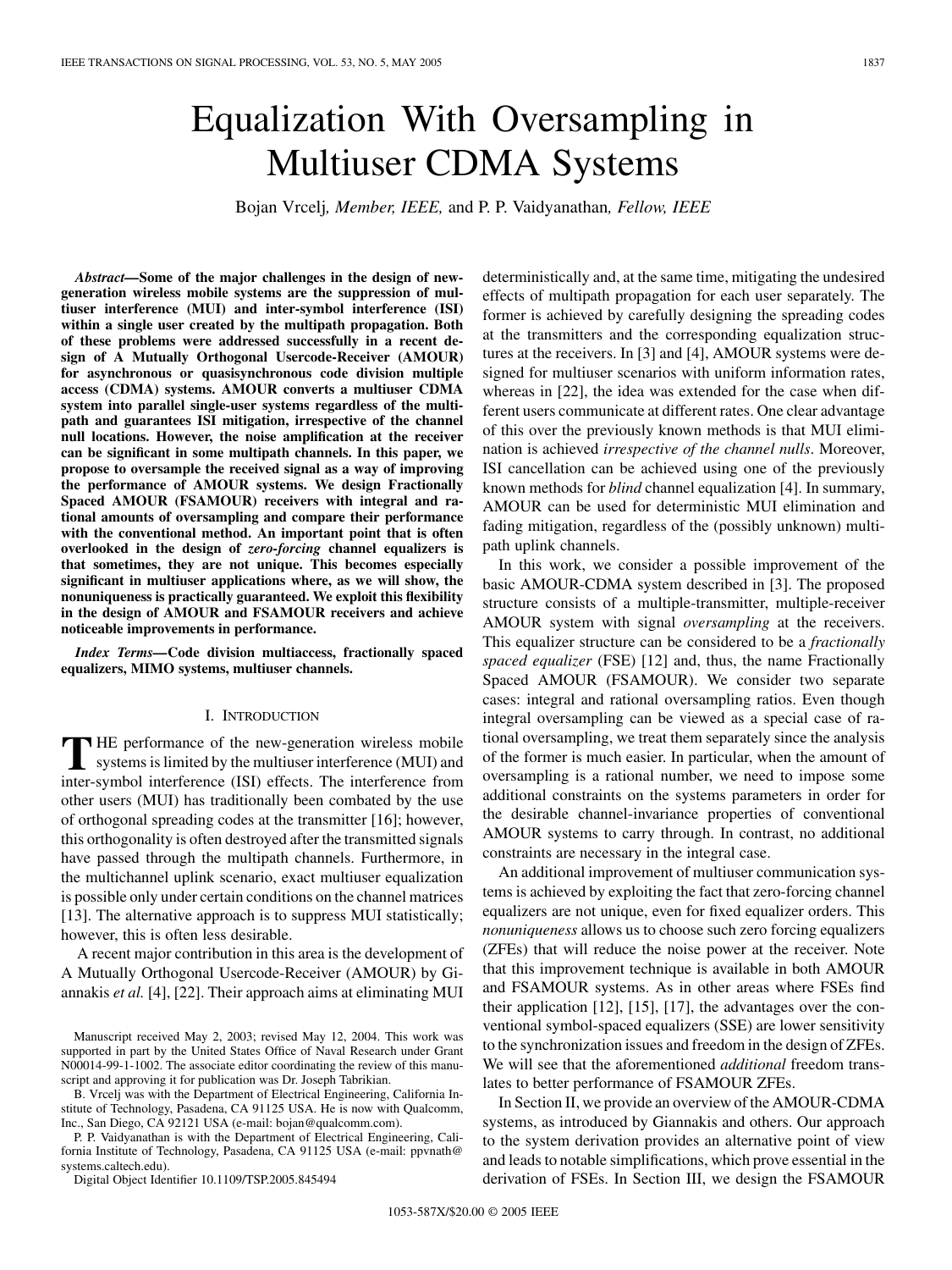system with an integral amount of oversampling. The system retains all the desired properties of conventional AMOUR and provides additional freedom in the design of ZF solutions, which corresponds to finding left inverses of tall matrices with excess rows. This freedom is further exploited, and the corresponding improvement in performance over the AMOUR system is reported in the subsection with the experimental results. In Section IV, we generalize the notion of FSAMOUR to the case of *fractional* oversampling at the receiver. If the amount of oversampling is given by  $(M + 1)/M$  for a large integer M, the computational overhead in terms of the increased data rate at the receiver becomes negligible. Experimental results in Section IV-E confirm that the improvements in the equalizer performance can be significant, even if the oversampling is by 6/5.

## *A. Notations*

If not stated otherwise, all notations are as in [[14\]](#page-14-0). We use boldface letters to denote matrices. Superscripts  $(\cdot)^T$  and  $(\cdot)^{\dagger}$ , respectively, denote the transpose and the transpose-conjugate operations on matrices. The identity matrix of size  $N \times N$  is denoted by  $\mathbf{I}_N$ . Let  $r(z)$  be the rank of a polynomial matrix in z. The *normal rank* is defined as the maximum value of  $r(z)$  in the entire  $z$  plane.

In a block diagram, the  $M$ -fold decimation and expansion operations will be denoted by encircled symbols  $\downarrow M$  and  $\uparrow M$ , respectively.

The polyphase decomposition [\[14](#page-14-0)] plays a significant role in the following. If  $F(z)$  is a transfer function, then it can be written in the Type-1 polyphase form as

$$
F(z) = \sum_{k=0}^{M-1} z^{-k} F_k(z^M)
$$
 (1)

where  $F_k(z)$  is the kth Type-1 polyphase component of  $F(z)$ . A similar expression defines the Type-2 polyphase components, namely,  $G(z) = \sum_{k=0}^{M-1} z^k G_k(z^M)$ .

## II. AMOUR CDMA SYSTEMS

The structure in Fig. 1 describes the AMOUR-CDMA system for  $M$  users, i.e.,  $M$  transmitters and  $M$  potential receivers. The upper part of the figure shows the  $m$ th transmitter followed by the uplink channel corresponding to the  $m$ th user, and the lower part shows the receiver tuned to the user  $m$ . The symbol stream  $s_m(n)$  is first blocked into a vector signal  $s_m(n)$  of length K. This signal is upsampled by  $P > K$  and passed through a synthesis filterbank of *spreading codes*  $\{C_{m,k}(z)\}_{k=0}^{K-1}$ ; thus, each of the transmitters introduces *redundancy* in the amount of  $P/K$ . It is intuitively clear that this redundancy serves to facilitate the user separation and channel equalization at the receiver. While larger K serves to reduce the bandwidth expansion  $P/K$ , for any fixed  $K$ , there is the minimum required  $P$  (a function of  $K$  and the channel order  $L$ ) for which user separation and perfect channel equalization is possible. It will become clear that for large values of  $K$ , the overall bandwidth expansion tends to  $M$ , i.e., its minimum value in a system with  $M$  users. It is shown in [\[22](#page-14-0)] that a more general system where different users communicate at different information rates can be reduced to the single rate system. Therefore, in the following, we consider the case where  $K$  and  $P$  are fixed across different users.

The channels  $H_m(z)$  are considered to be finite impulse response (FIR) of order  $\leq L$ . The mth receiver is functionally divided into three parts: filterbank  $\{G_{m,j}(z)\}_{j=0}^{J-1}$  for MUI cancellation, block  $V_m^{-1}$ , which is supposed to eliminate the effects of  $\{C_{m,k}(z)\}\$  and  $\{G_{m,j}(z)\}\$  on the desired signal  $s_m(n)$ , and the equalizer  $\Gamma_m$  aimed at reducing the ISI introduced by the multipath channel  $H_m(z)$ . Filters  $G_{m,j}(z)$  are chosen to be FIR and are designed jointly with  $\{C_{m,k}(z)\}\)$  to filter out the signals from the undesired users  $\mu \neq m$ . The choice of  $\{C_{m,k}(z)\}\$  and  ${G_{m,j}(z)}$  is completely *independent* of the channels  $H_m(z)$ and depends only on the maximum channel order  $L$ . Therefore, in this paper, we assume that CSI is available only at the block equalizers  $\Gamma_m$ . If the channels are altogether unknown, some of the well-known *blind equalization* techniques [[1\]](#page-14-0), [\[2](#page-14-0)], [[8\]](#page-14-0), [[10\]](#page-14-0) can be readily incorporated at the receiver (see [\[4](#page-14-0)] and [[9\]](#page-14-0)). While the multiuser system described here is ultimately equivalent to the one in [[3\]](#page-14-0), the authors believe that this design provides a new way of looking at the problem. Furthermore, the simplifications introduced by the block notation will prove instrumental in Sections III and IV.

In the following, we design each of the transmitter and receiver building blocks by rewriting them in a matrix form. The banks of filters  $\{C_{m,k}(z)\}$  and  $\{G_{m,j}(z)\}$  can be represented in terms of the corresponding  $P \times K$  and  $J \times P$  polyphase matrices  $\mathbf{C}_m$  and  $\mathbf{G}_m$ , respectively, [[14\]](#page-14-0). The  $(j, i)$ th element of  $\mathbf{G}_m$  is given by  $g_{m,j}(i)$  and the  $(i,k)$ th element of  $\mathbf{C}_m$  by  $c_{m,k}(i)$ . Note that the polyphase matrices  $\mathbf{C}_m$  and  $\mathbf{G}_m$  become *constant* once we restrict the filters  $C_{m,k}(z)$  and  $G_{m,j}(z)$  to length P.

The system from Fig. 1 can now be redrawn as in Fig. 2(a), where the receiver block is defined as  $\mathcal{T}_m \triangleq \Gamma_m \mathbf{V}_m^{-1} \mathbf{G}_m$ . The  $P \times P$  block in Fig. 2(a), consisting of the signal unblocking, filtering through the  $m$ th channel, and blocking, can be equivalently described as in Fig. 2(b). Namely, it can be shown [\[14](#page-14-0)] that the corresponding  $P \times P$  LTI system is given by the following matrix:

$$
\hat{\mathbf{H}}_m = \begin{bmatrix} \mathbf{H}_m & \mathbf{X}(z) \end{bmatrix} . \tag{2}
$$

Here, we denote by  $H_m$  the  $P \times P - L$  full-banded lower triangular Toeplitz matrix

$$
\mathbf{H}_{m} = \begin{bmatrix} h_{m}(0) & 0 & \cdots & 0 \\ \vdots & h_{m}(0) & & \vdots \\ h_{m}(L) & \vdots & \ddots & 0 \\ 0 & h_{m}(L) & & 0 \\ \vdots & \vdots & \ddots & \vdots \\ 0 & 0 & \cdots & h_{m}(L) \end{bmatrix}
$$
(3)

and  $\mathbf{X}(z)$  is the  $P \times L$  block that introduces the IBI. By choosing the last L samples of the spreading codes  $\{C_{m,k}(z)\}$  to be zero,  $\hat{\mathbf{C}}_m$  is of the form  $\hat{\mathbf{C}}_m = [\mathbf{C}_m^T \mathbf{0}^T]^T$  with the  $L \times K$  zero-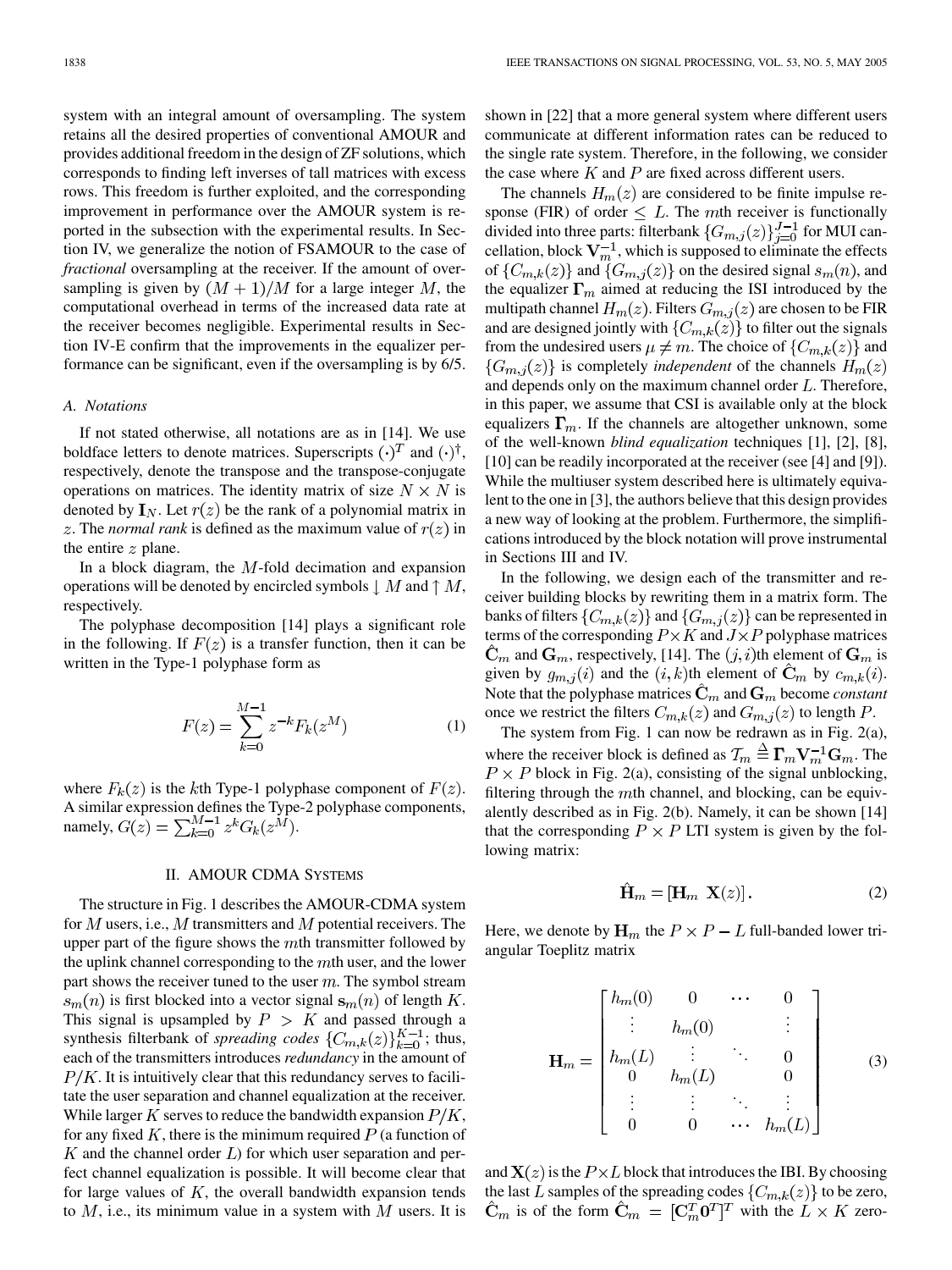

Fig. 1. Discrete-time equivalent of a baseband AMOUR system.



Fig. 2. Equivalent drawings of a symbol-spaced AMOUR system.

block positioned appropriately to eliminate the IBI block  $X(z)$ . Namely, we have

$$
\hat{\mathbf{H}}_m \hat{\mathbf{C}}_m = \begin{bmatrix} \mathbf{H}_m & \mathbf{X}(z) \end{bmatrix} \cdot \begin{bmatrix} \mathbf{C}_m \\ \mathbf{0} \end{bmatrix} = \mathbf{H}_m \mathbf{C}_m.
$$

Therefore, the IBI-free equivalent scheme is shown in Fig. 2(c), with the noise vector signal  $\hat{\mathbf{e}}_m(n)$  obtained by blocking the noise from Fig. 2(a). Next, we use the fact that full-banded Toeplitz matrices can be diagonalized by Vandermonde matrices. Namely, let us choose

$$
\mathbf{G}_{m} = \begin{bmatrix} 1 & \rho_{m,0}^{-1} & \cdots & \rho_{m,0}^{-P+1} \\ 1 & \rho_{m,1}^{-1} & \cdots & \rho_{m,1}^{-P+1} \\ \vdots & \vdots & & \vdots \\ 1 & \rho_{m,J-1}^{-1} & \cdots & \rho_{m,J-1}^{-P+1} \end{bmatrix}, \text{ for } \rho_{m,j} \in \mathbb{C} \quad (4)
$$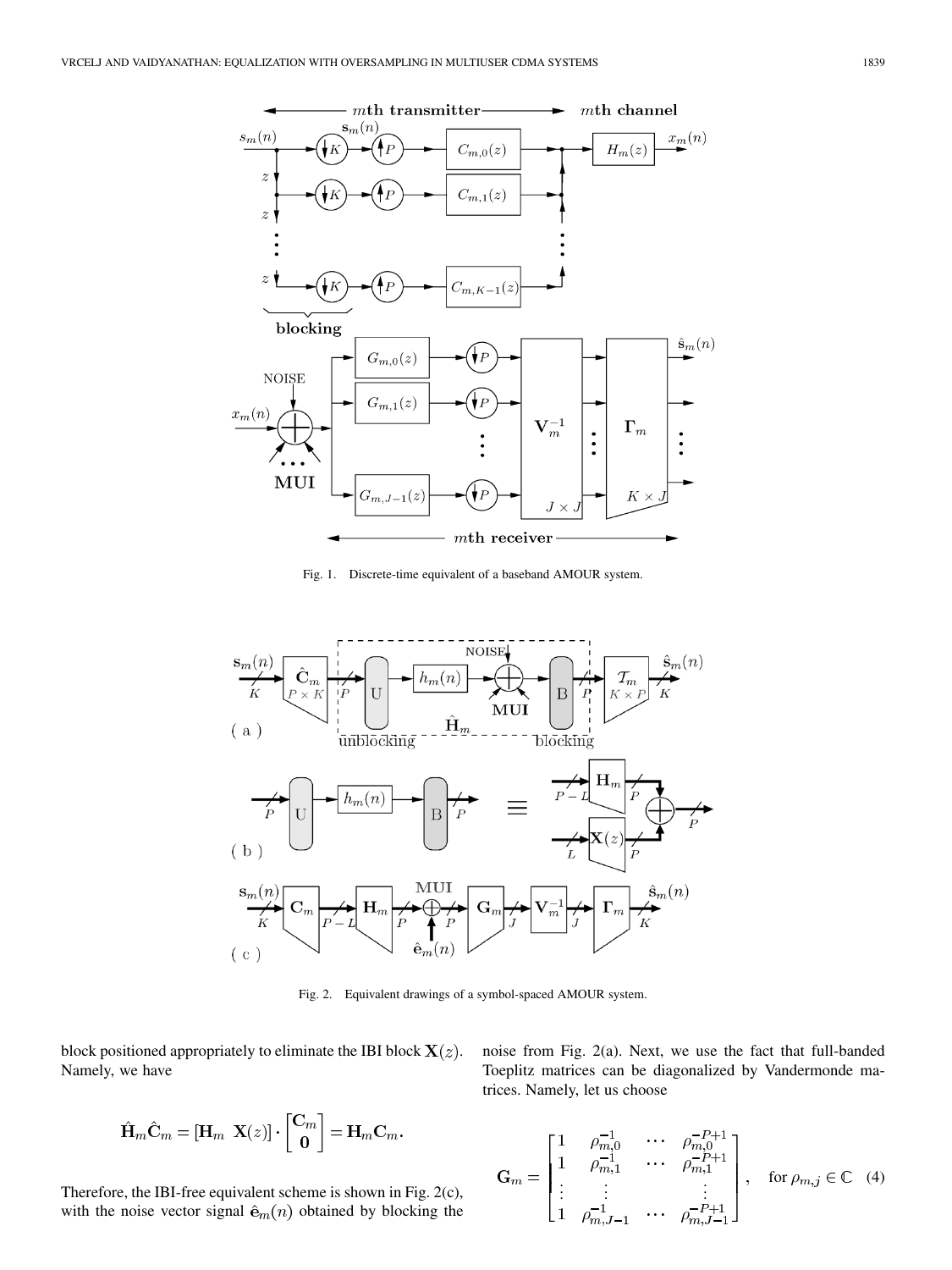denote by  $\mathbf{\Theta}_m$  the first  $P-L$  columns of  $\mathbf{G}_m$ , and define the diagonal matrix

$$
\mathcal{H}_m(\boldsymbol{\rho}_m) \stackrel{\triangle}{=} \text{diag}\left[H_m(\rho_{m,0}), H_m(\rho_{m,1}), \cdots, H_m(\rho_{m,J-1})\right]
$$
\n(5)

with the argument defined as  $\rho_m \triangleq [\rho_{m,0} \rho_{m,1} \cdots \rho_{m,J-1}].$ For any  $J \in \mathbb{N}$  and an arbitrary set of complex numbers  $\{\rho_{m,j}\}_{j=0}^{J-1}$ , the following holds:

$$
\mathbf{G}_m \mathbf{H}_m = \mathcal{H}_m(\boldsymbol{\rho}_m) \mathbf{\Theta}_m. \tag{6}
$$

The choice of  $\{\rho_{m,j}\}_{j=0}^{J-1}$  (which are also called *signature points*) is such that  $G_m$  eliminates MUI, as will be explained next. It will become apparent that the signature points need to be distinct.

Consider the interference from user  $\mu \neq m$ . From Fig. 2(c), it follows that the interfering signal  $s<sub>u</sub>(n)$  passes through the concatenation of matrices

$$
\mathbf{G}_{m}\mathbf{H}_{\mu}\mathbf{C}_{\mu} \n= \mathcal{H}_{\mu}(\rho_{m})\mathbf{\Theta}_{m}\mathbf{C}_{\mu} = \mathcal{H}_{\mu}(\rho_{m})\mathcal{C}_{\mu}(\rho_{m}), \text{ where } (7) \n\mathcal{C}_{\mu}(\rho_{m}) \n= \begin{bmatrix}\nC_{\mu,0}(\rho_{m,0}) & C_{\mu,1}(\rho_{m,0}) & \cdots & C_{\mu,K-1}(\rho_{m,0}) \\
C_{\mu,0}(\rho_{m,1}) & C_{\mu,1}(\rho_{m,1}) & \cdots & C_{\mu,K-1}(\rho_{m,1}) \\
\vdots & \vdots & & \vdots \\
C_{\mu,0}(\rho_{m,J-1}) & C_{\mu,1}(\rho_{m,J-1}) & \cdots & C_{\mu,K-1}(\rho_{m,J-1})\n\end{bmatrix}.
$$
\n(8)

The first equality in (7) is a consequence of (6). From (7), we see that in order to eliminate MUI, *regardless of the channels*, it suffices to choose  $\{\rho_{m,j}\}_{m,j=0}^{M-1,J-1}$  such that

$$
C_{\mu,k}(\rho_{m,j}) = 0, \ \forall m \neq \mu, \ \forall k \in [0, K - 1], \ \forall j \in [0, J - 1].
$$
\n(9)

In practice, the signature points  $\rho_{m,j}$  are often chosen to be uniformly spaced on the unit circle

$$
\rho_{m,l} = e^{j\frac{2\pi(m+lM)}{MJ}}, \quad 0 \le l \le J-1 \tag{10}
$$

since this leads to fast Forier transform (FFT)-based AMOUR implementations having low complexity [\[3](#page-14-0)].

Equations (9) define  $(M - 1)J$  zeros of the polynomials  $C_{m,k}(z)$ . In addition to this, let  $C_{m,k}(z)$  be such that

$$
C_{m,k}(\rho_{m,j}) = A_m \rho_{m,j}^{-k} \tag{11}
$$

where the multipliers  $A_m$  introduce a simple power control for different users. At this point, the total number of constraints for each of the spreading polynomials is equal to  $MJ$ . Recalling that the last  $L$  samples of spreading codes are fixed to be zero, the minimum spreading code length is given by  $P = MJ + L$ . Substituting (11) in (7) for  $\mu = m$  and recalling (6), we have

$$
\mathbf{G}_m \mathbf{H}_m \mathbf{C}_m = A_m \begin{bmatrix} 1 & \rho_{m,0}^{-1} & \cdots & \rho_{m,0}^{-J+1} \\ 1 & \rho_{m,1}^{-1} & \cdots & \rho_{m,1}^{-J+1} \\ \vdots & \vdots & & \vdots \\ 1 & \rho_{m,J-1}^{-1} & \cdots & \rho_{m,J-1}^{-J+1} \end{bmatrix} \bar{\mathbf{H}}_m \quad (12)
$$

where  $\bar{\mathbf{H}}_m$  is the  $J \times K$  north-west submatrix of  $\mathbf{H}_m$ .

In order to perform the channel equalization after MUI has been eliminated, we need to invert the matrix product  $V_m H_m$ in (12), which in turn needs to be of sufficient rank. From (7), with  $\mu = m$ , we conclude that (12) can be further written as a product of a diagonal matrix  $\mathcal{H}_m(\rho_m)$  and a  $J \times K$  Vandermonde matrix  $\mathcal{C}_{\mu}(\rho_m)$ . The second matrix  $\mathcal{C}_{\mu}(\rho_m)$  is invertible as long as  $\{\rho_{m,j}\}$  are distinct. The rank of  $\mathcal{H}_m(\rho_m)$  can drop by at most L only if all the zeros of  $H_m(z)$  occur at the signature points  $\rho_{m,j}$ . Thus, the sufficient condition for the invertibility of (12) is  $J = K + L$ . In summary, the minimal system parameters are given by

$$
J = K, \quad \text{(known CSI)}
$$
  
 
$$
J = K + L, \quad \text{(unknown CSI)} \quad \text{and}
$$
  
 
$$
P = MJ + L.
$$

In the limit when  $K$  tends to infinity, the bandwidth expansion becomes

BW expansion = 
$$
\frac{P}{K}
$$
  
=  $\begin{cases} \frac{[MK+L]}{K} & \text{for known CSI } K \rightarrow \infty \\ \frac{[MK+L]+L]}{K} & \text{unknown CSI} \end{cases}$  M.

Since there are  $M$  simultaneous transmitters in the system, this is the minimum possible bandwidth expansion.

From Fig. 2(c), it readily follows that (ignoring the noise)

$$
\hat{\mathbf{s}}_m(n) = A_m \mathbf{\Gamma}_m \mathbf{V}_m^{-1} \mathbf{V}_m \bar{\mathbf{H}}_m \mathbf{s}_m(n) = A_m \mathbf{\Gamma}_m \bar{\mathbf{H}}_m \mathbf{s}_m(n).
$$
\n(13)

Therefore,  $\Gamma_m$  can be chosen to eliminate the ISI in the absence of noise, and this would be a ZFE. For more details on this and alternative equalizers, see [\[3](#page-14-0)] and [[4\]](#page-14-0). In the following, we consider the improvement of this conventional AMOUR system obtained by sampling the received continuous-time signal more densely than at the symbol-rate given by the transmitters.

# III. AMOUR WITH INTEGRAL OVERSAMPLING

Fractionally spaced equalizers (FSEs) typically show an improvement in performance at the expense of more computations per unit time required at the receiver. FSEs with integral oversampling operate on a discrete-time signal obtained by sampling the received continuous-time signal  $q$  times faster than at the transmission rate (thus the name fractionally spaced). Here,  $q$  is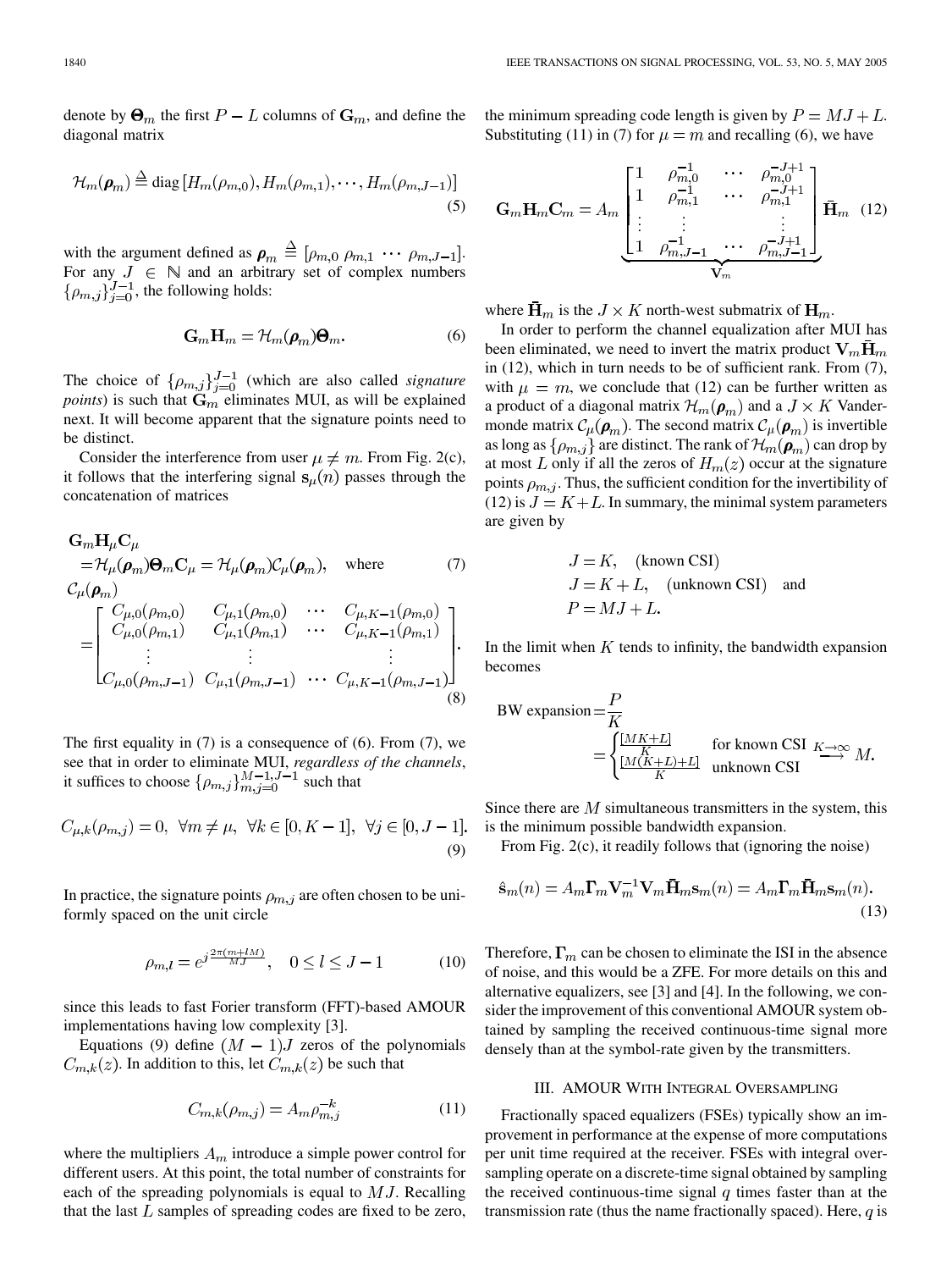

Fig. 3. (a) Continuous-time model for the AMOUR system with integral oversampling. (b) Discrete-time equivalent drawing. (c) Polyphase representation for  $q = 2$ .

assumed to be an integer greater than one. Our goal in this section is to introduce the benefits of FSEs in the ISI suppression, without violating the conditions for perfect MUI cancellation, irrespective of the uplink channels. As will be clear shortly, this is entirely achieved through the use of the FSAMOUR system, introduced in the following.

In order to develop the discrete-time equivalent structure for the AMOUR system with integral oversampling at the receiver, we consider the continuous-time AMOUR system with an FSE shown in Fig. 3(a). Let  $T$  be defined as the symbol spacing at the output of the transmitter [signal  $u_m(n)$  in Fig. 3(a)]. Working backward, we conclude that the rate of the blocked signal  $\mathbf{s}_m(n)$ is P times lower, i.e.,  $1/PT$ . Since  $s_m(n)$  is obtained by parsing the information sequence  $s_m(n)$  into blocks of length K, as shown in Fig. 2(a), we conclude that the corresponding data rate of  $s_m(n)$  at the transmitter is  $K/PT$ .

Each of the transmitted discrete signals  $u_m(n)$  are first converted into analog signals and passed through a pulse-shaping filter. The combined effect of the reconstruction filter from the D/A converter, the pulse shaping filter, and the continuous time uplink channel followed by the receive filters is referred to as the *equivalent channel* and is denoted by  $h_c(t)$ . After passing through the equivalent channel, the signal is corrupted by the additive noise and interference from other users. The received waveform  $x_c(t)$  is sampled at q times the rate at the output of the transmitter [see Fig. 3(a)]. The sequence  $x_m(n)$  with rate  $q/T$ enters the fractionally spaced equalizer that operates at the correspondingly higher rate. Accompanied with the equalization process, some rate reduction also needs to take place at the receiver so that the sequence  $\hat{s}_m(n)$  at the decision device has exactly the same rate  $K/PT$  as the starting information sequence.

Now, we derive the discrete-time equivalent of the oversampled system from Fig. 3(a). Consider the received sequence  $x_m(n)$  in the absence of noise and MUI. We can see that

$$
x_m(n) = x_c\left(n\frac{T}{q}\right) = \sum_{k=-\infty}^{\infty} u_m(k)h_c\left(n\frac{T}{q} - kT\right).
$$
 (14)

Defining the discrete time sequence  $h_m^{(q)}(n) \triangleq h_c(nT/q)$ , which is nothing but the waveform  $h_c(t)$  sampled q times more densely than at integers, we have

$$
x_m(n) = \sum_{k=-\infty}^{\infty} u_m(k) h_m^{(q)}(n - kq).
$$
 (15)

This is shown in Fig. 3(b), where the noise and MUI, which were continuous functions of time in Fig.  $3(a)$ , now need to be modified (by appropriate sampling). Notice that although the discrete-time *equivalent structure* incorporates the upsampling by  $q$  at the output of the transmitters, this does not result in any bandwidth expansion since the physical structure is still given in Fig. 3(a). Our goal in this section is to design the block in Fig. 3(b) labeled "equalization and rate reduction." In the following, we introduce one possible solution that preserves the MUI cancellation property, as it was described in Section II, yet provides additional flexibility when it comes to the ISI elimination part. For simplicity, in what follows, we assume  $q = 2$ ; however, it is easy to show that a similar design procedure follows through for any integer  $q$ .

**Oversampling by**  $q = 2$ . First, we redraw the structure in Fig. 3(b), as shown in Fig. 3(c). Here,  $H_{m,0}(z)$  and  $H_{m,1}(z)$ are the Type-1 polyphase components [\[14](#page-14-0)] of the oversampled filter  $H_m^{(2)}(z)$ . In other words

$$
H_m^{(2)}(z) = H_{m,0}(z^2) + z^{-1} H_{m,1}(z^2). \tag{16}
$$

In Fig. 3(c), we also moved the additive noise and interference past the delay and upsamplers by splitting them into appropriate polyphase components in a fashion similar to (16). Before we proceed with the design of the FSAMOUR receiver, we recall that the construction of the spreading codes  $\{C_{m,k}(z)\}\$  and the receive filters  $\{G_{m,j}(z)\}\$  in Section II ensured the elimination of MUI, regardless of the propagation channels, as long as their delay spreads are bounded by  $L$ . Returning to Fig. 3(c) in view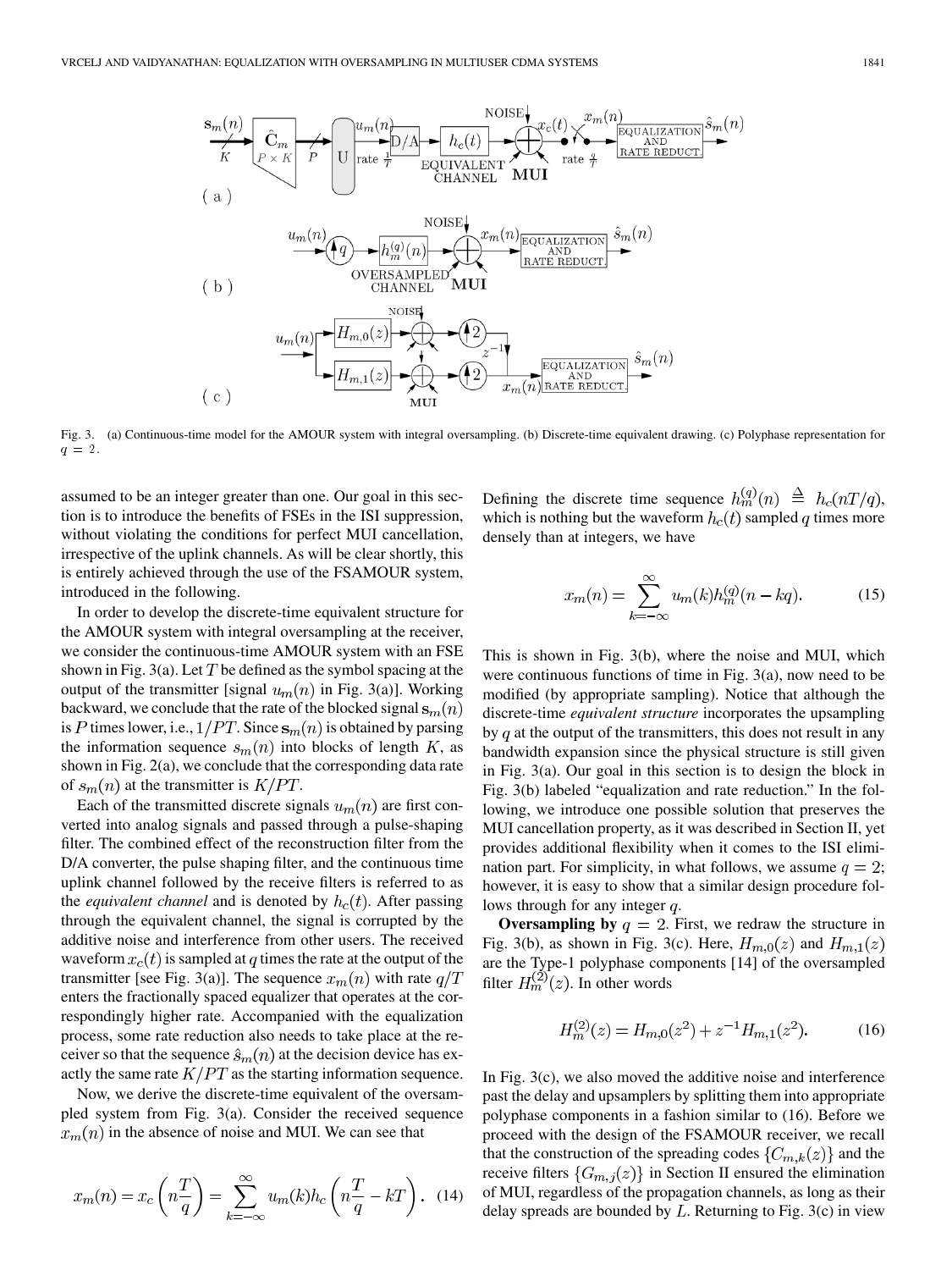

Fig. 4. Proposed form of the equalizer with rate reduction.

of (16), we notice that  $H_{m,0}(z)$  is nothing but the original integer-sampled channel  $H_m(z)$ . In addition, each of the subchannels  $H_{m,i}(z)$  can have the order at most equal to the order of  $H_m(z)$ , i.e., the maximum order of  $H_{m,i}(z)$  is L. Moreover, each of the q polyphase components of MUI shown in Fig.  $3(c)$ is obtained by passing the interfering signals  $u_{\mu}(n)$  through the corresponding channel polyphase components  $H_{\mu,i}(z)$ . From the discussion in Section II, we know how to eliminate each of these MUI components separately. Therefore, our approach in the equalizer design will be to keep these polyphase channels *separate*, perform the MUI cancellation in each of them, and combine the results to obtain the MUI-free signal received from user  $m$ . This is achieved by the structure shown in Fig. 4.

The received oversampled signal is first divided into the Type-2 polyphase components (a total of  $q$  polyphase components for oversampling by  $q$ ). This operation assures that in each of the equalizer branches the symbol rate is equal to  $1/T$ . At the same time, each branch contains only one polyphase component of the desired signal and MUI from Fig. 3(c). These polyphase components are next passed through a system that resembles the conventional AMOUR receiver structure from Fig. 2(a). Notice one difference: While the matrices  $G_m$ and  $V_m^{-1}$  are kept the same as before, the matrices for ISI mitigation  $\Gamma_{m,i}$  are different in each branch, and their outputs are combined, forming the information signal estimate  $\hat{s}_m(n)$ . Careful observation confirms that the output symbol rate is equal to  $K/PT$ , precisely as desired.

In order to further investigate the properties of the proposed solution, we show the complete FSAMOUR system in terms of the equivalent matrix building blocks in Fig. 5(a). The effect of the oversampling followed by the receiver structure with  $q$  branches is equivalent to receiving  $q$  copies of each transmitted signal but after going through different multipath fading channels  $H_{m,i}(z)$ . This *temporal diversity* in the received signal is obviously beneficial for the equalization process, as will be demonstrated in Section III-A. As mentioned previously, MUI elimination in AMOUR systems does not depend on the uplink channels as long as their order is upper bounded by  $L$ , and this is why the proposed FSAMOUR system eliminates MUI in each branch of Fig.  $5(a)$ . Notice that the length restrictions on P and  $J$  for MUI elimination remain the same as in Section II.

Repeating the matrix manipulations similar to those demonstrated in Section II, but this time in each branch separately, we conclude that the equivalent FSAMOUR system is shown in Fig. 5(b). Lower triangular Toeplitz matrices  $\mathbf{H}_{m,i}$  here correspond to different polyphase components of the oversampled channel. Noise vectors  $e_i(n)$  are obtained by appropriately blocking and filtering the noise from Fig. 5(a). As in [\[3](#page-14-0)] and [[4\]](#page-14-0), the equalizer  $\Gamma_m = [\Gamma_{m,0}\Gamma_{m,1}]$  can be constructed as a

RAKE, zero-forcing, or MMSE receiver corresponding to the transmitter  $\bar{\mathbf{H}}_m = [\bar{\mathbf{H}}_{m,0}^T \ \bar{\mathbf{H}}_{m,1}^T]^T$ :

$$
\Gamma_m^{(\text{rake})} = \bar{\mathbf{H}}_m^{\dagger} \n\Gamma_m^{(z\text{fe})} = \left(\bar{\mathbf{H}}_m^{\dagger} \bar{\mathbf{H}}_m\right)^{-1} \bar{\mathbf{H}}_m^{\dagger} \text{ (pseudo-inverse)} \n\Gamma_m^{(\text{mmse})} = \mathcal{R}_{\text{ss}} \bar{\mathbf{H}}_m^{\dagger} \left(\mathcal{R}_{\text{ee}} + \bar{\mathbf{H}}_m \mathcal{R}_{\text{ss}} \bar{\mathbf{H}}_m^{\dagger}\right)^{-1} \tag{17}
$$

where  $\mathcal{R}_{ss}$  and  $\mathcal{R}_{ee}$  represent the autocorrelation matrices of the signal  $\mathbf{s}_m(n)$  and noise  $\mathbf{e}(n) \stackrel{\Delta}{=} [\mathbf{e}_0^T(n) \mathbf{e}_1^T(n)]^T$  processes, respectively. See Fig. 5(b).

The improvement in performance over the conventional AMOUR system comes as a result of having more degrees of freedom in the construction of equalizers, namely  $qJ - K$ more rows than columns in FSAMOUR compared to  $J - K$  in AMOUR. Another way to appreciate this additional freedom in the ZFE design is as follows. In the AMOUR systems, the construction of ZFEs amounts to finding  $\Gamma_m$ , as in (13), such that  $\Gamma_m \dot{H}_m = I_K$ ; in other words,  $\Gamma_m$  is a *left inverse* of  $\dot{H}_m$ . On the other hand, referring to Fig. 5(b), we conclude that the ZFEs in the FSAMOUR systems need to satisfy

$$
\Gamma_{m,0}\hat{\mathbf{H}}_{m,0}+\Gamma_{m,1}\hat{\mathbf{H}}_{m,1}=\mathbf{I}_{K}
$$

thus providing more possibilities for the design of  $\Gamma_{m,i}$ . In addition to all this, the performance of the *zero-forcing* solutions can be further improved by noticing that left inverses of  $\mathbf{H}_m$  are not unique. In the following subsection, we derive the best ZFE for a given FSAMOUR system with the oversampling factor  $q$ . This optimal solution corresponds to taking advantage of the  $qJ - K$ degrees of freedom present in the equalizer design.

#### *A. Optimal FSAMOUR ZFE*

Consider the equivalent FSAMOUR system given in Fig. 6(a). It corresponds to the system shown in Fig. 5(b) with one difference; namely, the block-equalizer is allowed to have memory. In the following, we investigate the case of ZFE, which corresponds to having  $\hat{\mathbf{s}}_m(n) = \mathbf{s}_m(n)$  in the absence of noise. Obviously, this is achieved if and only if  $\Gamma_m(z)$  is a left inverse of  $\mathbf{H}_m$ . Under the conditions on P and J described in Section II, this inverse exists. Moreover, the fact that  $H_m$  is tall implies that this inverse is not unique. Our goal is to find the left inverse  $\Gamma_m(z)$ , as in Fig. 6(a), of a given order that will minimize the noise power at the output, i.e., minimize the power of  $\hat{\mathbf{s}}_m(n)$ , given that  $\mathbf{s}_m(n) = 0$ . The equalizer design described here is closely related to the solution of a similar problem presented in [\[21\]](#page-14-0). One difference is that the combined transmitter/channel matrix  $\overline{H}_m$  in Fig. 6(a) is constant, so we use its *singular value decomposition* [[5\]](#page-14-0) instead of a Smith-form decomposition, as in [[21\]](#page-14-0).

The tall rectangular matrix  $\bar{\mathbf{H}}_m$  can be decomposed as [[5\]](#page-14-0)

$$
\mathbf{\bar{H}}_m = \mathbf{U}_m \cdot \begin{bmatrix} \mathbf{\Sigma}_m \\ \mathbf{0} \end{bmatrix} \cdot \mathbf{V}_m \tag{18}
$$

where  $\mathbf{U}_m$  and  $\mathbf{V}_m$  are  $qJ \times qJ$  and  $K \times K$  unitary matrices, respectively, and  $\Sigma_m$  is a  $K \times K$  diagonal matrix of singular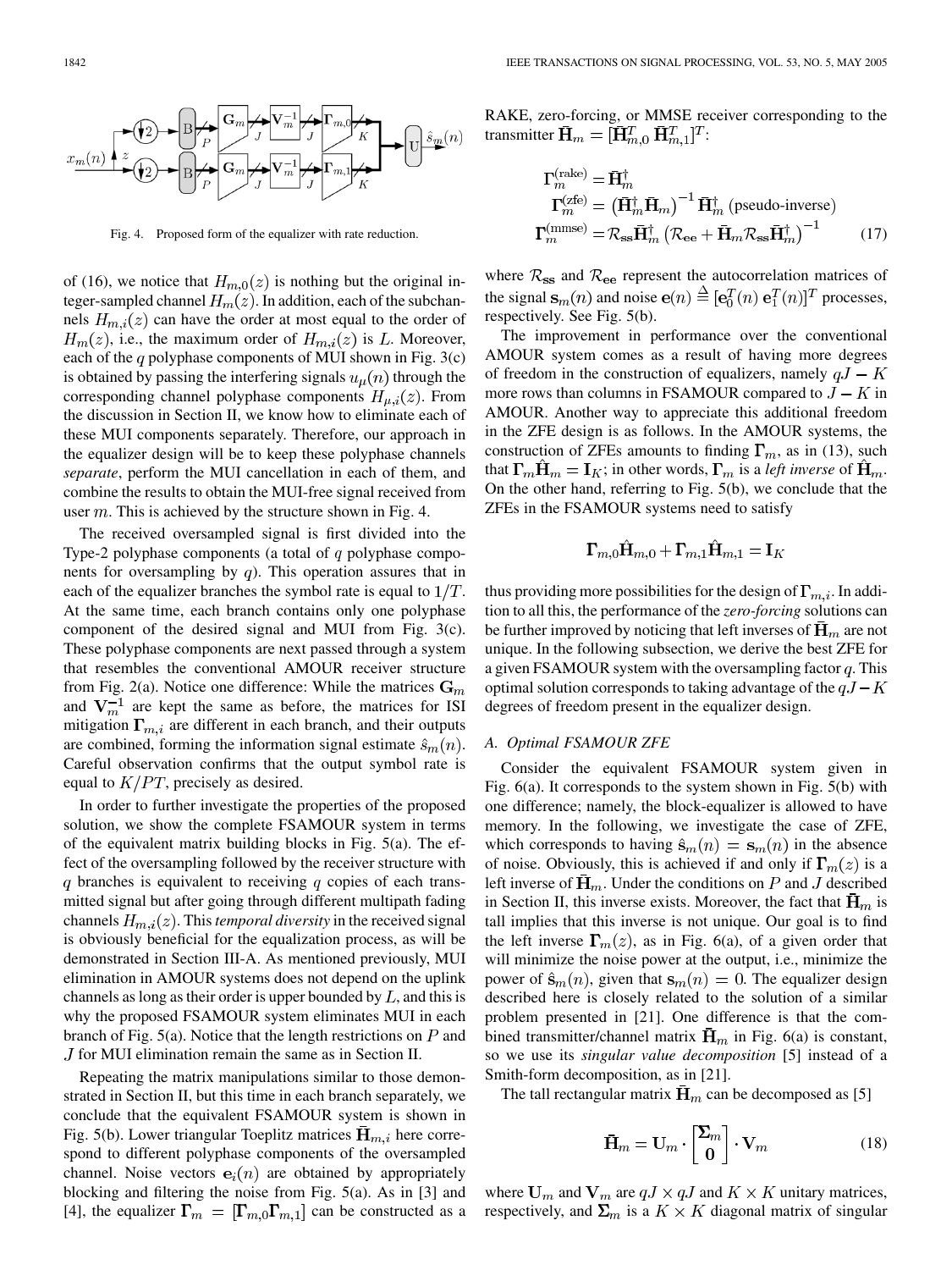

Fig. 5. (a) Proposed overall structure of the FSAMOUR system. (b) Simplified equivalent structure for ISI suppression.

values. Since we assumed  $\bar{H}_m$  has rank K, it follows that  $\Sigma_m$ is invertible. It can be seen from (18) that the most general form of a left inverse of  $\bar{\mathbf{H}}_m$  is given by

$$
\Gamma_m(z) = \mathbf{V}_m^{\dagger} \left[ \mathbf{\Sigma}_m^{-1} \mathbf{A}_m(z) \right] \mathbf{U}_m^{\dagger}
$$
 (19)

where  $\mathbf{A}_m(z)$  is an *arbitrary*  $K \times (qJ - K)$  polynomial matrix and represents a handle on the degrees of freedom in the design of  $\Gamma_m(z)$ . Defining the  $K \times qJ$ ,  $(qJ-K) \times qJ$ , and  $K \times (qJ -$ K) matrices  $D_0$ ,  $D_1$ , and  $B_m(z)$ , respectively, as

$$
\begin{bmatrix} \mathbf{D}_0 \\ \mathbf{D}_1 \end{bmatrix} \stackrel{\Delta}{=} \mathbf{U}_m^{\dagger}, \text{ and } \mathbf{B}_m(z) \stackrel{\Delta}{=} \mathbf{V}_m^{\dagger} \cdot \mathbf{A}_m(z) \tag{20}
$$

(19) can be rewritten as [see Fig. 6(b)]

$$
\mathbf{\Gamma}_m(z) = \mathbf{V}_m^{\dagger} \mathbf{\Sigma}_m^{-1} \cdot \mathbf{D}_0 + \mathbf{B}_m(z) \cdot \mathbf{D}_1.
$$
 (21)

Since there is a one-to-one correspondence (20) between the matrices  $A_m(z)$  and  $B_m(z)$ , the design objective becomes that of finding the  $\mathbf{B}_m(z)$  of a fixed-order  $N_b - 1$ , which is given by its impulse response

$$
\mathbf{B}_{m}(z) = \sum_{n=0}^{N_{b}-1} \mathbf{B}_{m,n} z^{-n},
$$
 (22)

that minimizes the noise power  $E{\{\hat{\mathbf{e}}_m^{\dagger} \hat{\mathbf{e}}_m\}}/K$  at the output of Fig. 6(b). The operator  $E\{\cdot\}$  denotes the expected value. From Fig. 6(b), it is evident that the optimal  ${\bf B}_m(z)$  in this context is nothing but a *linear estimator* of a vector random process  $\mathbf{u}(n)$ given  $\mathbf{v}(n)$ . The solution is well-known [\[11](#page-14-0)] and is given by

$$
[\mathbf{B}_{m,0}\,\mathbf{B}_{m,1}\,\cdots\,\mathbf{B}_{m,N_b-1}]\stackrel{\Delta}{=} \mathcal{B}=-E\left\{\mathbf{u}(n)\mathcal{V}^{\dagger}(n)\right\}\cdot\mathcal{R}_{\mathcal{V}\mathcal{V}}^{-1}
$$
\n(23)



Fig. 6. (a) Equivalent FSAMOUR system. (b) ZFE structure with noise input.

where  $V(n) \triangleq [\mathbf{v}^T(n)\mathbf{v}^T(n-1)\cdots\mathbf{v}^T(n-N_B+1)]^T$ , and  $\mathcal{R}_{\mathcal{V}\mathcal{V}}$  is its autocorrelation matrix. Next, we rewrite the solution (23) in terms of the noise statistics, namely, its  $qJ \times qJ$  crosscorrelation matrices  $\mathcal{R}_{ee}(k) \triangleq E\{e_m(n)e_m^{\dagger}(n-k)\}\.$  First note that we have (24), shown at the bottom of the page. Similarly, we can rewrite

$$
E\left\{ \mathbf{u}(n)\mathcal{V}^{\dagger}(n) \right\} = \mathbf{V}_{m}^{\dagger} \cdot \mathbf{\Sigma}_{m}^{-1} \cdot \mathbf{D}_{0}
$$

$$
\cdot \left[ \mathcal{R}_{ee}(0)\mathbf{D}_{1}^{\dagger} \mathcal{R}_{ee}(1)\mathbf{D}_{1}^{\dagger} \cdot \cdot \cdot \mathcal{R}_{ee}(N_{b}-1)\mathbf{D}_{1}^{\dagger} \right]. \quad (25)
$$

For sufficiently large input block size  $qJ$ , it is often safe to assume that the noise is uncorrelated across different blocks; in other words,  $\mathcal{R}_{ee}(k) = 0$  for  $k \neq 0$ . In this important special case, the optimal  $B_m(z)$  is a constant, namely

$$
\mathbf{B}_{m}(z) = \mathbf{B}_{m,0} = -\mathbf{V}_{m}^{\dagger} \mathbf{\Sigma}_{m}^{-1} \mathbf{D}_{0} \mathcal{R}_{ee}(0) \mathbf{D}_{1}^{\dagger} \left( \mathbf{D}_{1} \mathcal{R}_{ee}(0) \mathbf{D}_{1}^{\dagger} \right)^{-1} .
$$
\n(26)

$$
\mathcal{R}_{\mathcal{V}\mathcal{V}} = \begin{bmatrix} \mathbf{D}_{1}\mathcal{R}_{ee}(0)\mathbf{D}_{1}^{\dagger} & \mathbf{D}_{1}\mathcal{R}_{ee}(1)\mathbf{D}_{1}^{\dagger} & \cdots & \mathbf{D}_{1}\mathcal{R}_{ee}(N_{b}-1)\mathbf{D}_{1}^{\dagger} \\ \mathbf{D}_{1}\mathcal{R}_{ee}(1)\mathbf{D}_{1}^{\dagger} & \mathbf{D}_{1}\mathcal{R}_{ee}(0)\mathbf{D}_{1}^{\dagger} & \cdots & \mathbf{D}_{1}\mathcal{R}_{ee}(N_{b}-2)\mathbf{D}_{1}^{\dagger} \\ \vdots & \vdots & \ddots & \vdots \\ \mathbf{D}_{1}\mathcal{R}_{ee}(N_{b}-1)\mathbf{D}_{1}^{\dagger} & \mathbf{D}_{1}\mathcal{R}_{ee}(N_{b}-2)\mathbf{D}_{1}^{\dagger} & \cdots & \mathbf{D}_{1}\mathcal{R}_{ee}(0)\mathbf{D}_{1}^{\dagger} \end{bmatrix} .
$$
\n(24)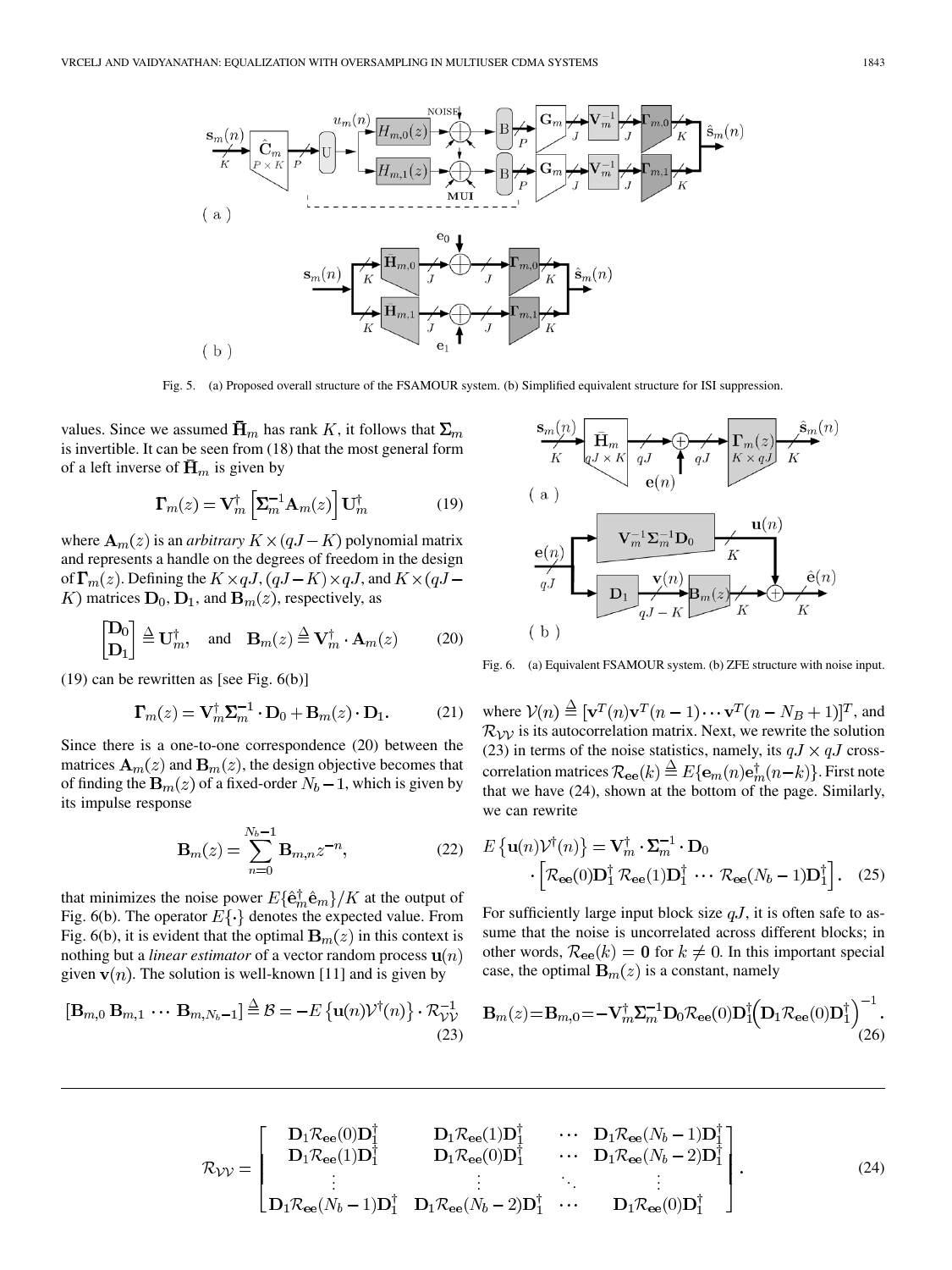From (26) and (21), we get the optimal form of a ZFE

$$
\mathbf{\Gamma}_{m}^{(\text{opt})} = \mathbf{V}_{m}^{\dagger} \mathbf{\Sigma}_{m}^{-1} \left[ \mathbf{I}_{K} - \mathbf{D}_{0} \mathcal{R}_{ee}(0) \mathbf{D}_{1}^{\dagger} \times \left( \mathbf{D}_{1} \mathcal{R}_{ee}(0) \mathbf{D}_{1}^{\dagger} \right)^{-1} \right] \mathbf{U}_{m}^{\dagger}.
$$
 (27)

Another important special case occurs when the noise samples at the input of the receiver are i.i.d. It is important to notice here that  $e(n)$  in Figs. 5 and 6 is obtained by passing the input noise through a bank of q receiver front ends  $\mathbf{V}_m^{-1} \mathbf{G}_m$ . Therefore, the noise autocorrelation matrix  $\mathcal{R}_{ee}(0)$  is not likely to be a scaled identity. Instead, in this case, we have

$$
\mathcal{R}_{ee}(k) = \delta_k \cdot \text{diag}_{0 \le z \le q-1} \left\{ \sigma_z^2 \cdot \mathbf{V}_m^{-1} \mathbf{G}_m \mathbf{G}_m^{\dagger} \mathbf{V}_m^{-\dagger} \right\} \tag{28}
$$

which is a  $qJ \times qP$  block-diagonal matrix, with noise variances  $\sigma_z^2$  corresponding to different signal polyphase components. Starting from (4) and (12), we can readily verify that for large values of  $M$ ,  $\mathbf{V}_m^{-1}\mathbf{G}_m\mathbf{G}_m^{\dagger}\mathbf{V}_m^{-\dagger} \approx M \cdot \mathbf{I}_J$ . Therefore, in the case of white channel noise and no oversampling in a system with many users, the optimal ZFE from (27) becomes

$$
\Gamma_m^{\text{(white noise)}} = \mathbf{V}_m^{\dagger} \left[ \mathbf{\Sigma}_m^{-1} \mathbf{0} \right] \mathbf{U}_m^{\dagger}.
$$
 (29)

This follows since  $\mathbf{D}_0 \mathbf{D}_1^{\dagger} = \mathbf{0}$  and  $\mathcal{R}_{ee}(k) \approx \delta_k \cdot \sigma_k^2 \cdot \mathbf{I}$ .

At this point, we would like to make a distinction between the optimal ZFEs in the AMOUR and FSAMOUR systems. From the derivations presented in this subsection, it is evident that the optimal ZFEs can be constructed in a traditional AMOUR system of [[3\]](#page-14-0), [\[4](#page-14-0)], and it is to be expected that this solution would perform better than the ordinary ZFE based on the matrix pseudo-inverse similar to (17). However, in the following, we show that if the channel noise in Fig. 3(a) is i.i.d., then any optimization of ZFEs in AMOUR systems will *not* improve their performance. This is not true for fractionally spaced AMOUR systems since the noise samples in vectors  $e_0(n)$  and  $e_1(n)$  in Fig. 6(b) need not have the same variances, although they remain independent. This is due to the fact that  $e_0(n)$  and  $e_1(n)$  correspond to signals received through *different* polyphase components of the channel. Consequently, in the FSAMOUR case, the noise autocorrelation matrices  $\mathcal{R}_{ee}(0)$  appearing in (27) are *not* given by scaled identity matrices, and (29) does not correspond to the optimal solution. Now, let us compare the optimal ZFE in the AMOUR system for the white noise (29) to the corresponding zero-forcing solution given in (17). The result is summarized as follows.

*Proposition 1:* Pseudo-inverse is the optimal AMOUR ZF SSE if the noise is white.

*Comment:* This result is indeed well known. See [\[7](#page-14-0)] for a detailed treatment of various equalizers in a traditional CDMA system. For completeness, in the following, we give a short proof of Proposition 1.

*Proof:* Starting from the traditional ZFE  $\Gamma_m^{(\text{zfe})}$ , we have

$$
\Gamma_m^{(\text{zfe})} = (\bar{\mathbf{H}}_m^{\dagger} \bar{\mathbf{H}}_m)^{-1} \bar{\mathbf{H}}_m^{\dagger} \n= \left( \mathbf{V}_m^{\dagger} \left[ \boldsymbol{\Sigma}_m^{\dagger} \mathbf{0} \right] \mathbf{U}_m^{\dagger} \mathbf{U}_m \left[ \boldsymbol{\Sigma}_m^{\dagger} \right] \mathbf{V}_m \right)^{-1} \mathbf{V}_m^{\dagger} \left[ \boldsymbol{\Sigma}_m^{\dagger} \mathbf{0} \right] \mathbf{U}_m^{\dagger} \n= \mathbf{V}_m^{\dagger} \left[ \boldsymbol{\Sigma}_m^{-1} \mathbf{0} \right] \mathbf{U}_m^{\dagger} \n= \mathbf{\Gamma}_m^{(\text{white noise})}.
$$
\n(30)



Fig. 7. Probability of error as a function of SNR in AMOUR and FSAMOUR systems.

A more insightful way to look at the result from Proposition 1 is that there is nothing to be gained by using the optimal solution if there is no oversampling at the receiver. In contrast to this, using the optimal ZFEs in FSAMOUR systems leads to a noticeable improvement in performance over the simple pseudo-inverses, as is demonstrated in Section III-B. Finally, note that an alternative to using the equalizer (27) would be to apply pre-whitening filters followed by equalizers from (29).

# *B. Performance Evaluation*

In this subsection, we compare the performance of the conventional (SSE) AMOUR described in Section II and the FSAMOUR system from Section III with oversampling ratio  $q = 2$ . System parameters in the experiment were given by  $K = 12$  and  $M = 4$ , while J and P were chosen to be the minimum for the guaranteed existence of channel ZFEs, as explained in Section II. The performance results were obtained by averaging over 30 multipath channel realizations. The equivalent channel was modeled as a combination of a raised cosine (constant part in the transmitter and the receiver) and a randomly chosen short multipath channel. The resulting half-integer sampled, channel impulse responses  $h_m^{(2)}(n)$  were of the 11th order. The equivalent, integer-spaced channels were obtained by keeping the even samples and are of order  $L = 5$ .

The channel noise, which was originally AWGN, was colored by the square-root raised-cosine at the receiver. The signal-tonoise ratio (SNR) was measured after sampling at the entrance of the receiver [point  $x_m(n)$  in Fig. 3(a)]. Notice that SNR does not depend on the oversampling ratio  $q$  as long as the signal and the noise are stationary. The performance curves are shown in Fig. 7. The acronyms "SSE" and "FSE" represent AMOUR and FSAMOUR systems, whereas the suffixes "ZF," "MMSE," and "OPT" correspond to zero-forcing, minimum mean-squared error, and optimal ZFE solutions, respectively. There are several important observations that can be made from these results.

The overall performance of AMOUR systems is significantly improved by signal oversampling at the receiver.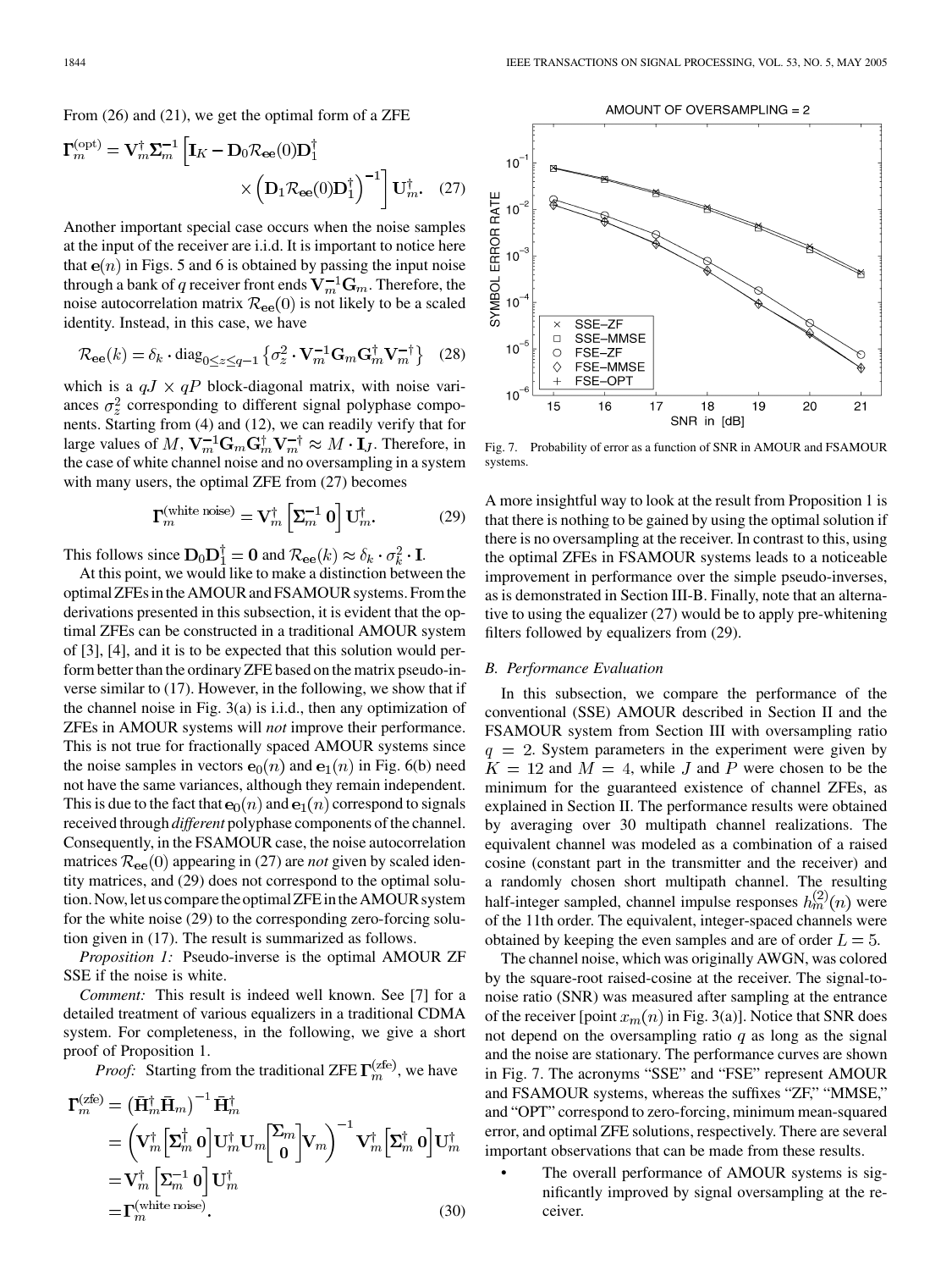

Fig. 8. (a) Continuous-time model for the AMOUR system with fractional oversampling ratio  $q/r$ . (b) Equivalent discrete-time system.

- The performance of ZFEs in FSAMOUR systems can be further improved by about 0.4 dB by using the optimal equalizers that exploit the redundancy in ZFE design, as described in Section III-A. This is due to the fact that the optimal solution is given by (27) rather than (29). As explained previously, the same does not hold for AMOUR systems.
- The performance of the optimal ZFEs in FSAMOUR systems is almost identical to the performance of the *optimal*<sup>1</sup> MMSE equalizers. Thus, there is practically no loss in performance as a result of using the optimal ZFE given by (27) instead of the MMSE equalizer (17). The *advantages* of using a ZFE become evident by comparing the expressions (27) and (17). As opposed to the MMSE solution  $\Gamma_m^{(\text{mmse})}$ , ZFE  $\Gamma_m^{(\text{opt})}$  does not require the knowledge of the signal statistics  $\mathcal{R}_{ss}$ , and if the noise is white and stationary, the solution  $\Gamma_m^{\text{(opt)}}$ is independent of the noise variance, which plays a significant role in the corresponding MMSE solution (17). More detailed analysis of the mentioned advantages can be found in [[20\]](#page-14-0).
	- Even though the noise was colored, a simple pseudoinverse happens to yield an almost identical performance as the MMSE equalizer and is therefore the optimal ZFE in AMOUR systems with no oversampling.

In the next section, we introduce the modification of the idea of the integral oversampling of the received signal to a more general case when the amount of oversampling is a rational number.

## IV. AMOUR WITH FRACTIONAL OVERSAMPLING

While FSAMOUR systems with the integral oversampling can lead to significant improvement in performance compared to traditional AMOUR systems, the notion of oversampling the received CDMA signal might be less popular due to very high data rates of the transmitted CDMA signals. According to the scenario of integral oversampling, the data rates at the receiver are at least twice as high as the rates at the transmitter, which makes them prohibitively high for most sophisticated equalization techniques. In this section, we explore the consequences of sampling the continuous-time received signal  $x_c(t)$  in Fig. 3(a) at a rate that is higher than the symbol rate  $1/T$  by a frac-

<sup>1</sup>The MMSE equalizer is the optimal solution in terms of minimizing the energy of the error signal at the receiver for the fixed system parameters.

tional amount. To be more precise, suppose the amount of oversampling is  $q/r$ , where q and r are coprime integers satisfying  $q > r$ . If  $q = r + 1$  for high values of r, the data rate at the receiver becomes almost identical to the one at the transmitter, which is rather advantageous from the implementational point of view. It will soon become evident that the case when  $q$  and  $r$  share a common divisor can easily be reduced to the case of coprime factors. This said, it appears that the discussion from the previous section is redundant since it simply corresponds to fractional oversampling with  $r = 1$ . However, it is instructive to consider the integer case separately since it is easier to analyze and provides some important insights.

Consider Fig. 3(a), and suppose  $x_c(t)$  has been sampled at rate  $q/r$ . This situation is shown in Fig. 8(a). Performing the analysis that is very similar to the one in Section III, we can easily show that in this case, we have

$$
x_m(n) = \sum_{k=-\infty}^{\infty} u_m(k)h_m^{(q)}(nr - kq). \tag{31}
$$

This is shown in Fig. 8(b), with appropriate modification of the noise from Fig. 8(a) and with  $h_m^{(q)}(n)$  denoting  $h_c(nT/q)$ , just as it did in the case of integer oversampling.

The structure shown in Fig. 8(b) consisting of an expander by q, filter  $H_m^{(q)}(z)$ , and a decimator by r has been studied extensively in [\[18](#page-14-0)]–[\[20\]](#page-14-0). It has been shown in [[20\]](#page-14-0) that without loss of generality, we can assume that  $q$  and  $r$  are coprime in such structures. Namely, if  $p$  was a nontrivial greatest common divisor of q and r such that  $q = q' \cdot p$  and  $r = r' \cdot p$ , with  $q'$ and  $r'$  mutually coprime, then the structure is equivalent to the one with q replaced by  $q'$ , r replaced by  $r'$ , and the new filter corresponding to the zeroth  $p$ -fold polyphase component [[14\]](#page-14-0) of  $H_m^{(q)}(z)$ .

Now, we are ready for the problem of multiuser communications with the rational oversampling ratio of  $q/r$ . The analysis of the fractionally oversampled FSAMOUR systems will turn out to be somewhat similar to the discussion in Section II, and in order to make the presentation more accessible, we have grouped the most important steps into separate subsections. One noticeable difference with respect to the material from Section II is that in this section, we will mostly deal with larger, block matrices. This comes as a consequence of a result on fractionally sampled channel responses, which was presented in a recent paper on fractional biorthogonal partners [\[20\]](#page-14-0).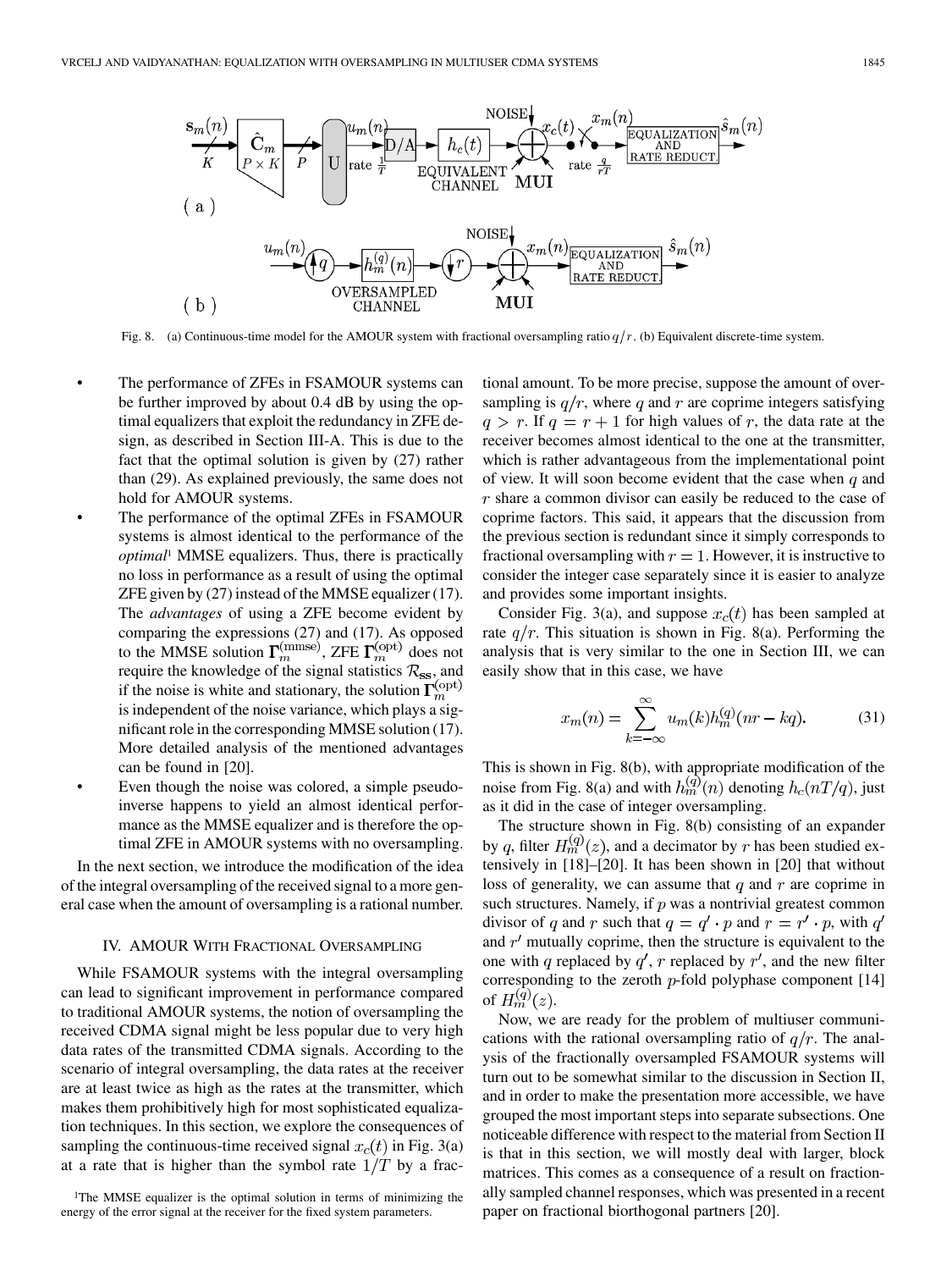

Fig. 9. (a) Discrete-time model for the FSAMOUR system with the oversampling ratio  $q/r$ . (b) Equivalent drawing. (c) Redrawing a block from (b).

# *A. Writing the Fractionally Sampled Channel as a Block Convolution*

Combining the elements from Figs. 8(a) and (b), we conclude that the discrete-time equivalent scheme of the FSAMOUR system with the oversampling ratio  $q/r$  is shown in Fig. 9(a). It has been established in [[20\]](#page-14-0) that the operation of filtering by  $H_m^{(q)}(z)$  surrounded by an expander and a decimator, as it appears in Fig. 9(a), is equivalent to blocking the signal, passing it through a  $q \times r$  matrix transfer function  $\mathbf{E}_{m}(z)$ , and then unblocking it. This equivalent structure is employed in Fig. 9(b). The unblocking element of a darker shade represents the "incomplete" unblocking, i.e., it converts a sequence of blocks of length  $P$  into a higher rate sequence of blocks of length  $r$ . In other words, it can be thought of as the *unblocking* of a length- $P$  vector sequence into a scalar sequence, followed by the *blocking* of the obtained scalar signal into a lengthvector signal. Here, for simplicity, we assumed  $r$  divides  $P$ ; however, this condition is unnecessary for the above definition to hold, and we return to this point later.

The relation between the filter  $H_m^{(q)}(z)$  and the corresponding matrix  $\mathbf{E}_m(z)$  is rather complicated and is introduced in the following. First, let us write  $H_m^{(q)}(z)$  in terms of its Type-2 q-fold polyphase components

$$
H_m^{(q)}(z) = \sum_{k=0}^{q-1} H_{m,k}(z^q) z^k.
$$
 (32)

Next, recall from the Euclid's algorithm that since  $q$  and  $r$  are mutually coprime, there exist  $Q, R \in \mathbb{Z}$  such that

$$
qQ + rR = 1.
$$
\n(33)

Let us define the filters  $P_{m,k}(z)$  and their Type-1 r-fold polyphase components  $E_{k,l}(z)$  as

$$
P_{m,k}(z) \stackrel{\Delta}{=} z^{kQ} H_{m,k}(z) = \sum_{l=0}^{r-1} E_{k,l}(z^r) z^{-l}, \text{ for } 0 \le k \le q-1.
$$
\n(34)

Then, it can be shown [[20\]](#page-14-0) that the equivalent matrix transfer function  $\mathbf{E}_m(z)$  is given by

$$
\mathbf{E}_{m}(z) = \begin{bmatrix} E_{0,0}(z) & E_{0,1}(z) & \cdots & E_{0,r-1}(z) \\ E_{1,0}(z) & E_{1,1}(z) & \cdots & E_{1,r-1}(z) \\ \vdots & \vdots & & \vdots \\ E_{q-1,0}(z) & E_{q-1,1}(z) & \cdots & E_{q-1,r-1}(z) \end{bmatrix} . \tag{35}
$$

Now, consider the block surrounded by a dashed line in Fig. 9(b). This can trivially be redrawn as in Fig. 9(c). The denoted  $\bar{P} \times P$  transfer function  $\mathbf{E}_m(z)$  is the block pseudo-circulant in (36), shown at the bottom of the page. The  $q \times r$  blocks  $\mathbf{E}_n$ , for  $0 \le n \le N$  in (36), represent the impulse response of  $\mathbf{E}_{m}(z)$ , while N is the order of the matrix polynomial and it depends on the choice of  $r$  and on the maximum channel order L. This issue will be revisited shortly. It is implicitly assumed

$$
\hat{\mathbf{E}}_{m}(z) = \begin{bmatrix}\n\mathbf{E}_{0} & 0 & \cdots & 0 & z^{-1}\mathbf{E}_{N} & z^{-1}\mathbf{E}_{N-1} & \cdots & z^{-1}\mathbf{E}_{1} \\
\mathbf{E}_{1} & \mathbf{E}_{0} & \cdots & 0 & 0 & z^{-1}\mathbf{E}_{N} & \cdots & z^{-1}\mathbf{E}_{2} \\
\vdots & \vdots & \ddots & \vdots & \vdots & \ddots & \vdots \\
\mathbf{E}_{N} & \mathbf{E}_{N-1} & \cdots & \mathbf{E}_{0} & 0 & 0 & \cdots & 0 \\
0 & \mathbf{E}_{N} & \cdots & \mathbf{E}_{1} & \mathbf{E}_{0} & 0 & \cdots & 0 \\
\vdots & \vdots & \ddots & \vdots & \vdots & \vdots & \vdots \\
0 & 0 & \cdots & \mathbf{E}_{N} & \mathbf{E}_{N-1} & \mathbf{E}_{N-2} & \cdots & \mathbf{E}_{0}\n\end{bmatrix}.
$$
\n(36)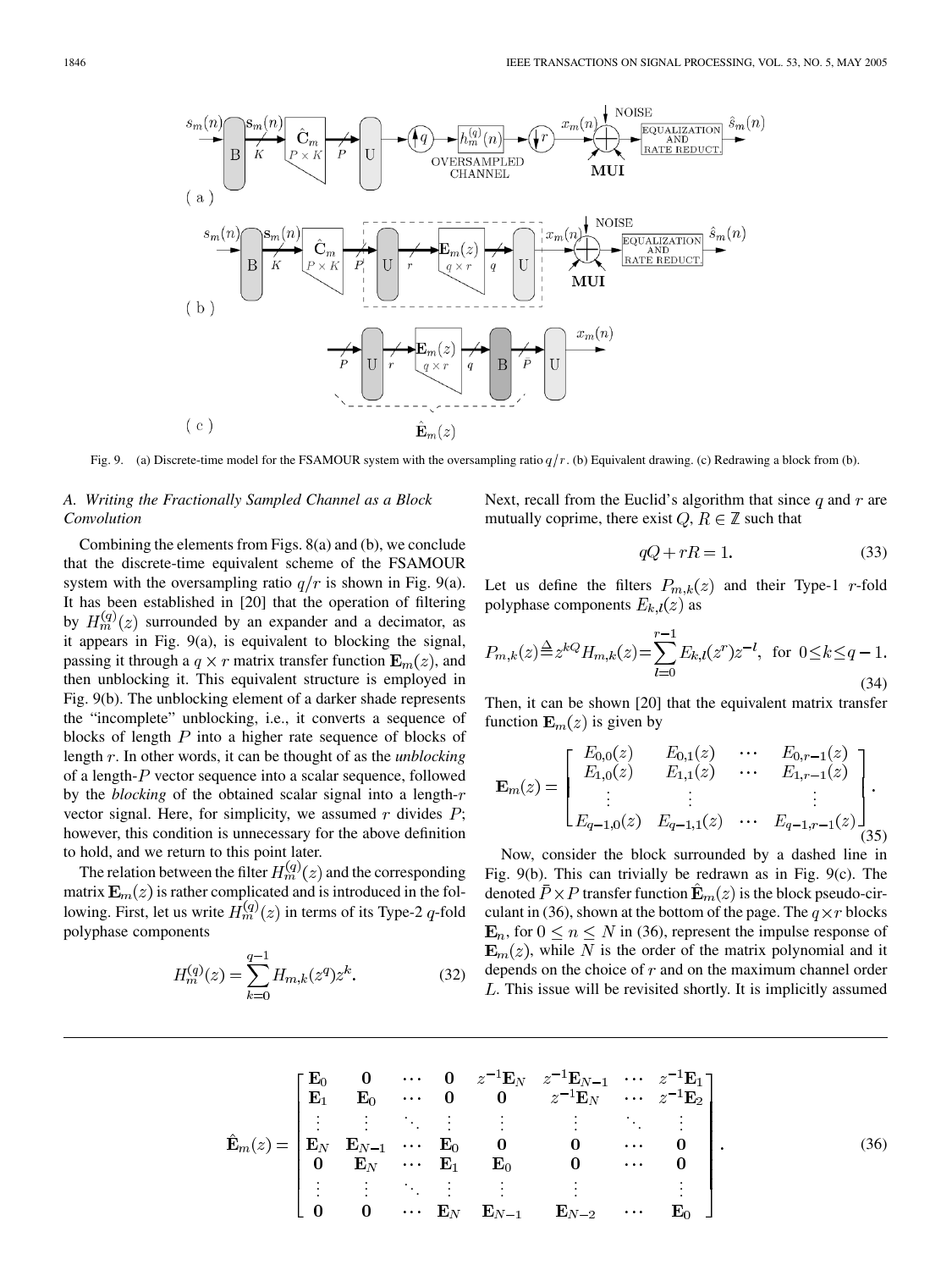in (36) that q divides  $\bar{P}$ . For arbitrary values of r and q, we can write

$$
\bar{P} = q \cdot n_q + e_q \quad \text{and} \quad P = r \cdot n_r + e_r \tag{37}
$$

where  $n_q, e_q, n_r, e_r \in \mathbb{N}$ , and  $e_q < q, e_r < r$ . Equation (36) obviously corresponds to  $e_q = e_r = 0$ , i.e., when r divides P and q divides  $\bar{P}$ . For general values of r and q, the block pseudo-circulant  $\mathbf{E}_m(z)$  from (36) gets transformed by inserting  $e_r$  additional columns of zeros in each block-row and by adding  $e_q$  additional rows at the bottom. In the following, we will assume  $e_q = e_r = 0$  since this leads to essentially no loss of generality. Furthermore, we will assume that  $n_q = n_r$  or, equivalently, that  $P = qn_r$ , which is a valid assumption since  *is a free parameter.* 

### *B. Eliminating IBI*

Next, we would like to eliminate the memory dependence in (36), which is responsible for inter-block interference (IBI). It is apparent from Fig. 9 that this can be achieved by choosing  $\mathbf{C}_m$ such that its last  $rN$  rows are zero. This effectively means that the transmitter is inserting a redundancy of  $rN$  symbols after each block of length  $P - rN$ . Let us denote by  $\mathbf{\bar{E}}_m$  the  $\bar{P} \times$  $(P - Nr)$  constant matrix obtained as a result of premultiplying  $\hat{\mathbf{C}}_m$  by  $\hat{\mathbf{E}}_m(z)$ . Next, we note that the *blocked* version of the equality (6) holds true as well. In other words,  $\mathbf{\bar{E}}_m$  can be blockdiagonalized using block-Vandermonde matrices. Namely, let us choose

$$
\mathbf{G}_{m} = \begin{bmatrix} \mathbf{I}_{q} & \rho_{m,0}^{-1} \mathbf{I}_{q} & \cdots & \rho_{m,0}^{-n_{q}+1} \mathbf{I}_{q} \\ \mathbf{I}_{q} & \rho_{m,1}^{-1} \mathbf{I}_{q} & \cdots & \rho_{m,1}^{-n_{q}+1} \mathbf{I}_{q} \\ \vdots & \vdots & & \vdots \\ \mathbf{I}_{q} & \rho_{m,J-1}^{-1} \mathbf{I}_{q} & \cdots & \rho_{m,J-1}^{-n_{q}+1} \mathbf{I}_{q} \end{bmatrix}, \text{ for } \rho_{m,j} \in \mathbb{C}
$$
\n(38)

denote by  $\mathbf{\Theta}_m$  the following  $Jr \times (P - Nr)$  matrix, recalling that  $n_r\,=\,n_q$ 

$$
\mathbf{\Theta}_{m} = \begin{bmatrix} \mathbf{I}_{r} & \rho_{m,0}^{-1} \mathbf{I}_{r} & \cdots & \rho_{m,0}^{-(n_{r}-N-1)} \mathbf{I}_{r} \\ \mathbf{I}_{r} & \rho_{m,1}^{-1} \mathbf{I}_{r} & \cdots & \rho_{m,1}^{-(n_{r}-N-1)} \mathbf{I}_{r} \\ \vdots & \vdots & & \vdots \\ \mathbf{I}_{r} & \rho_{m,J-1}^{-1} \mathbf{I}_{r} & \cdots & \rho_{m,J-1}^{-(n_{r}-N-1)} \mathbf{I}_{r} \end{bmatrix}
$$
(39)

and define the  $qJ \times rJ$  block-diagonal matrix

$$
\mathcal{E}_m(\boldsymbol{\rho}_m) \stackrel{\Delta}{=} \text{diag}\left[\mathbf{E}_m(\rho_{m,0}), \mathbf{E}_m(\rho_{m,1}), \cdots, \mathbf{E}_m(\rho_{m,J-1})\right].
$$
\n(40)

Then, for any  $J \in \mathbb{N}$  and any set of distinct complex numbers  $\{\rho_{m,j}\}_{j=0}^{J-1}$ , the following holds:

$$
\mathbf{G}_m \mathbf{\bar{E}}_m = \mathcal{E}_m(\boldsymbol{\rho}_m) \mathbf{\Theta}_m. \tag{41}
$$

Notice that the symbols  $G_m$  and  $\Theta_m$  are used here to represent different matrices from the ones in Section II. This is done for notational simplicity since no confusion is anticipated.

Once we have established the connection with the traditional AMOUR systems, we follow the steps similar to those in Section II in order to get conditions for MUI cancellation and channel equalization, regardless of the channels  $h_m(n)$ . Given the analogy between (41) and (6), we conjecture that the block at the receiver in Fig. 9 that is responsible for MUI elimination should be given by  $G_m$ , as in (38). In the following, we first clarify this point and then proceed to state the result on the existence of channel ZFEs.

## *C. MUI Cancellation*

The interference at the  $m$ th receiver coming from the user  $\mu \neq m$  is proportional to the output of the concatenation of matrices  $G_m \bar{E}_{\mu} C_{\mu}$ , where  $C_{\mu}$  is the nonzero part of the spreading code matrix  $\hat{\mathbf{C}}_{\mu}$  and is exactly the same as the one used in (7). Using (41), we see that the MUI term is proportional to

$$
\mathbf{G}_{m}\mathbf{E}_{\mu}\mathbf{C}_{\mu} = \varepsilon_{\mu}(\rho_{m})\mathbf{\Theta}_{m}\mathbf{C}_{\mu} = \varepsilon_{\mu}(\rho_{m})\mathcal{C}_{\mu}(\rho_{m}) \quad \text{with} \quad (42)
$$
\n
$$
\mathcal{C}_{\mu}(\rho_{m}) = \begin{bmatrix}\n\mathbf{C}_{\mu}(\rho_{m,0}) \\
\mathbf{C}_{\mu}(\rho_{m,1}) \\
\vdots \\
\mathbf{C}_{\mu}(\rho_{m,J-1})\n\end{bmatrix}, \quad \text{and}
$$
\n
$$
\mathbf{C}_{\mu}(\gamma) = \begin{bmatrix}\nC_{\mu,0}^{(0)}(\gamma) & C_{\mu,1}^{(0)}(\gamma) & \cdots & C_{\mu,K-1}^{(0)}(\gamma) \\
C_{\mu,0}^{(1)}(\gamma) & C_{\mu,1}^{(1)}(\gamma) & \cdots & C_{\mu,K-1}^{(1)}(\gamma) \\
\vdots & \vdots & \vdots & \vdots \\
C_{\mu,0}^{(r-1)}(\gamma) & C_{\mu,1}^{(r-1)}(\gamma) & \cdots & C_{\mu,K-1}^{(r-1)}(\gamma)\n\end{bmatrix}.
$$
\n(43)

The entries  $C_{\mu,k}^{(l)}(\gamma)$ , for  $0 \le k \le K - 1, 0 \le l \le r - 1$ in  $(43)$ , represent the *l*th Type-1 polyphase components of the kth spreading code used by user  $\mu$ , evaluated at  $z = \gamma$ . In other words, the  $k$ th spreading code in Fig. 1(a) can be written as

$$
C_{m,k}(z) = \sum_{l=0}^{r-1} C_{m,k}^{(l)}(z^r) z^{-l}.
$$

It follows from (42) and (43) that MUI elimination can be achieved by choosing  $\{\rho_{m,j}\}_{m,j=0}^{M-1,J-1}$  such that

$$
C_{\mu,k}^{(l)}(\rho_{m,j}) = 0, \quad \forall m \neq \mu, \quad \forall k \in [0, K - 1],
$$
  

$$
\forall j \in [0, J - 1], \quad \forall l \in [0, r - 1]. \quad (44)
$$

Equations (44) define  $(M - 1)J$  zeros for *each* of the r polyphase components of  $C_{m,k}(z)$ . In addition to this, we will choose the nonzero values similarly as in Section II such that the channel equalization becomes easier. To this end, let us choose

$$
C_{m,k}^{(l)}(\rho_{m,j}) = A_m \cdot \delta(l-\beta) \cdot \rho_{m,j}^{-\alpha} \tag{45}
$$

for integers  $\alpha$  and  $\beta$  with  $\beta < r$  chosen such that  $k = \alpha r + \beta$  $\beta$ . This brings the total number of constraints in each of the spreading code polynomials to  $MJr$ . Recalling that the last  $Nr$ samples of spreading codes are fixed to be zero, the minimum spreading code length is given by  $P = (MJ + N)r$ .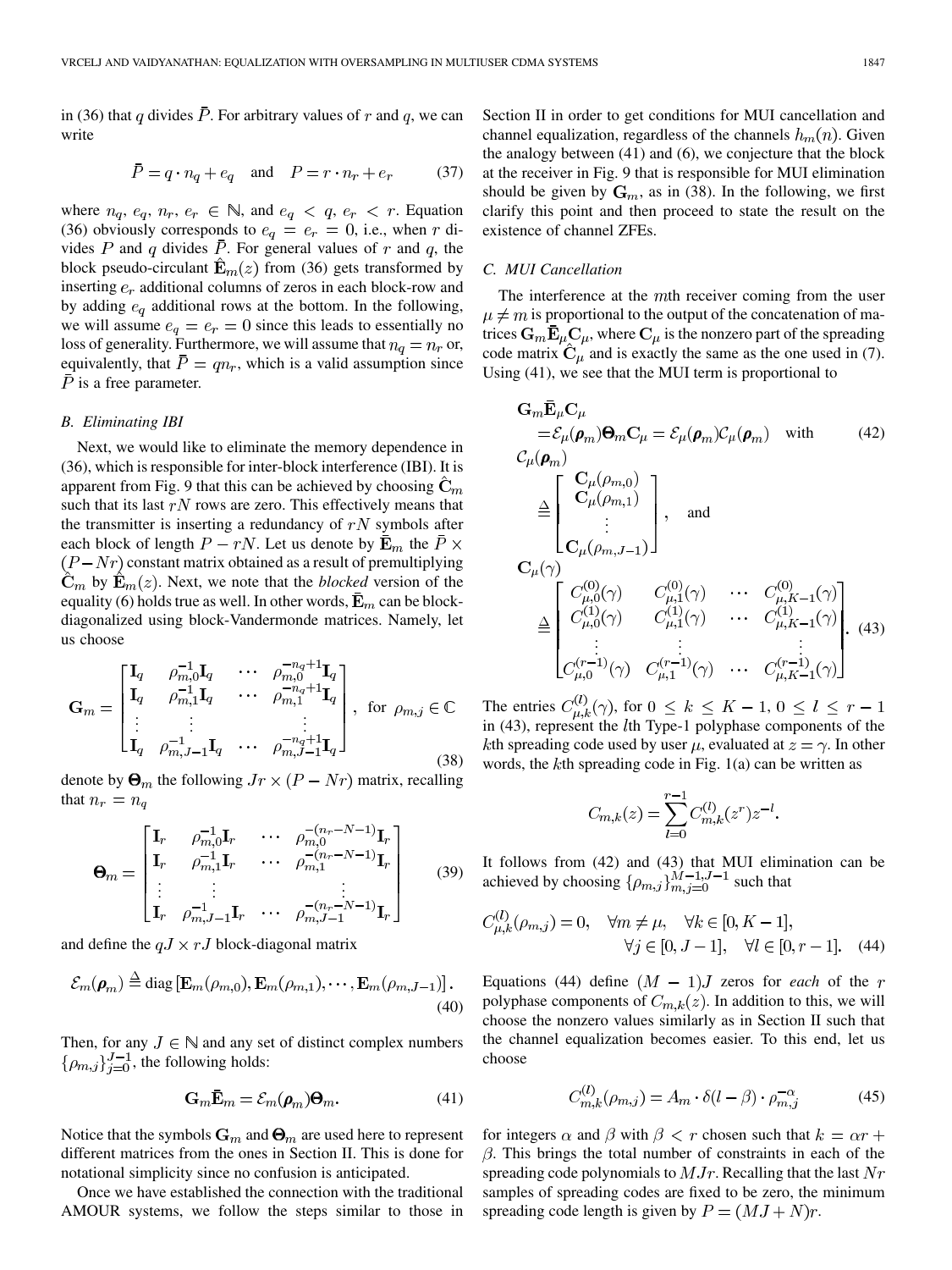## *D. Channel Equalization*

The last step in the receiver design is to eliminate the ISI present in the MUI-free signal. For an arbitrary choice of integers K and r with  $r < K$ , we can write

$$
K = r \cdot \alpha_r + \beta_r \tag{46}
$$

with  $\alpha_r, \beta_r \in \mathbb{N}$ , and  $\beta_r < r$ . Let us first assume that K was chosen such that  $\beta_r = 0$  in (46). Substituting (45) in (43) for  $\mu = m$ , we have

$$
\mathbf{C}_{m}(\rho_{m,j}) = A_m \left[ \mathbf{I}_r \; \rho_{m,j}^{-1} \mathbf{I}_r \; \cdots \; \rho_{m,j}^{-(\alpha_r - 1)} \mathbf{I}_r \right] \tag{47}
$$

which further leads to

$$
\mathbf{G}_{m}\mathbf{\bar{E}}_{\mu}\mathbf{C}_{\mu} = A_{m} \cdot \mathcal{E}_{\mu}(\rho_{m})
$$
\n
$$
\begin{bmatrix}\n\mathbf{I}_{r} & \rho_{m,0}^{-1}\mathbf{I}_{r} & \cdots & \rho_{m,0}^{-(\alpha_{r}-1)}\mathbf{I}_{r} \\
\mathbf{I}_{r} & \rho_{m,1}^{-1}\mathbf{I}_{r} & \cdots & \rho_{m,1}^{-(\alpha_{r}-1)}\mathbf{I}_{r} \\
\vdots & \vdots & \ddots & \vdots \\
\mathbf{I}_{r} & \rho_{m,J-1}^{-1}\mathbf{I}_{r} & \cdots & \rho_{m,J-1}^{-(\alpha_{r}-1)}\mathbf{I}_{r}\n\end{bmatrix}.
$$
\n(48)

Recalling the relationship (41), we finally have that

$$
\mathbf{G}_{m}\mathbf{\bar{E}}_{m}\mathbf{C}_{m}
$$
\n
$$
= A_{m} \cdot \begin{bmatrix}\n\mathbf{I}_{q} & \rho_{m,0}^{-1}\mathbf{I}_{q} & \cdots & \rho_{m,0}^{-(\alpha_{r}+N-1)}\mathbf{I}_{q} \\
\mathbf{I}_{q} & \rho_{m,1}^{-1}\mathbf{I}_{q} & \cdots & \rho_{m,1}^{-(\alpha_{r}+N-1)}\mathbf{I}_{q} \\
\vdots & \vdots & & \vdots \\
\mathbf{I}_{q} & \rho_{m,J-1}^{-1}\mathbf{I}_{q} & \cdots & \rho_{m,J-1}^{-(\alpha_{r}+N-1)}\mathbf{I}_{q}\n\end{bmatrix} \mathbf{E}_{m}
$$
\n(49)

where  $\mathbb{E}_m$  is the  $(\alpha_r+N)q\times K$  northwest submatrix of  $\mathbf{E}_m$ . If  $\beta_r > 0$  in (46), this simply leads to adding the first  $\beta_r$  columns of the next logical block to the right end in (47), consequently augmenting the matrices  $\mathbb{V}_m$  and  $\mathbb{E}_m$  in (49).

The channel equalization block, following the MUI cancellation, amounts to finding a *left* inverse of the matrix product  $\mathbb{V}_m \cdot \mathbb{E}_m$  appearing on the right-hand side of (49). The first matrix in this product is block-Vandermonde, and it is invertible if  $J \ge \alpha_r + N$  and if  $\{\rho_{m,j}\}_{j=0}^{J-1}$  are distinct (the latter was assured previously). Therefore, we get the minimum value for one of the parameters

$$
J = \alpha_r + N. \tag{50}
$$

Notice that since  $q > r$ , from (50) and (46), it automatically follows that  $V_m \cdot \mathbb{E}_m$  is a tall matrix; thus, it *could* have a left inverse. However, these conditions are not sufficient. Another condition that needs to be satisfied is the following:

$$
rank{G_m \bar{\mathbf{E}}_m \mathbf{C}_m} = K \Rightarrow rank{E_m(\boldsymbol{\rho}_m)} \geq K. (51)
$$

In other words, in order for the channel  $h_m(n)$  to be equalizable using ZFEs, the following needs to be satisfied. After oversampling the received signal by  $q/r$  and MUI cancellation, we can allow for the rank of  $\mathcal{E}_m(\rho_m)$  in (40) to drop by the maximum amount of  $r \cdot N$ , regardless of the choice of signature points

 $\{\rho_{m,j}\}\.$  Obviously, *this cannot be guaranteed regardless of the channel and other system parameters* simply because the matrix polynomial  $E_m(z)$  could happen to be rank-deficient for all values of  $z$ . At best, we can only hope to establish the conditions under which the rank equality (51) stays satisfied, regardless of the choice of signature points. This is different from the conventional AMOUR and integral FSAMOUR methods described in Sections II and III, where we had two conditions on system parameters for guaranteed channel equalizability, depending on whether the channel was known  $(J \geq K)$  or unknown  $(J \geq K + L)$ . Here, we *cannot* guarantee equalizability even for the known CSI, if the channel leads to rank-deficient  $\mathbf{E}_{m}(z)$ . Luckily, this occurs with zero probability.<sup>2</sup> If  $\mathbf{E}_{m}(z)$  is not rank-defficient, the channel can be equalized under the same restrictions on the parameters, regardless of the specific channel in question. The following theorem establishes the result under one extra assumption on the decimation ratio  $r$ .

*Theorem 1:* Consider the FSAMOUR communication system given by its discrete-time equivalent in Fig. 9(a). Let the maximum order of all the channels  $\{h_m(n)\}_{m=0}^{M-1}$  be L. Let us choose the integers  $r \geq L+1$  and  $q > r$  such that the irreducible ratio  $q/r$  closely approximates the desired amount of oversampling at the receiver. Next, choose an arbitrary  $\alpha_r \geq r$ , and take the following values of the parameters:

$$
K = r \cdot \alpha_r, \quad J = \alpha_r + 1, \quad P = (MJ + 1)r, \quad \bar{P} = (MJ + 1)q.
$$
\n
$$
(52)
$$

- 1) MUI can be eliminated by blocking the received signal into the blocks of length  $\bar{P}$  and passing it through the matrix  $G_m$ , as introduced in (38) with  $n_q = MJ +$ 1, as long as the spreading codes  $\{c_{m,k}(n)\}_{k=0}^{K-1}$  are chosen according to (44) and (45).
- 2) Under the above conditions, the channel can either be equalized for an arbitrary choice of the signature points  $\{\rho_{m,j}\}\$ , or it cannot be equalized, regardless of this choice. More precisely, let  $\mathbf{E}_m(z)$  be the polyphase matrix corresponding to  $h_m(n)$ , as derived in (32)–(35). Under the above conditions, there are two possible scenarios:
	- max rank  $\{E_m(z)\} = r$ . In this case, the system is ZFE-equalizable, regardless of  $\{\rho_{m,j}\}.$
	- max rank  $\{\mathbf E_m(z)\} \leq r$ . In this case, there is no choice of  $\{\rho_{m,j}\}\$  that can make the system ZFE-equalizable.

*Comment:* The condition  $r \geq L+1$  introduced in the statement of the theorem might seem restrictive at first. However, in most cases, it is of special interest to minimize the amount of oversampling at the receiver and try to optimize the performance under those conditions. This amounts to keeping q roughly equal to yet slightly larger than  $r$  and choosing  $r$  large enough so that the ratio  $q/r$  approaches unity. In such cases, r happens to be greater than  $L+1$  by design. The condition  $\alpha_r \ge r$  is not necessary for the existence of ZFEs. It only ensures the absence of ZFEs if the rank condition on  $\mathbf{E}_{m}(z)$  is not satisfied.

<sup>&</sup>lt;sup>2</sup>Moreover, unless  $\mathbf{E}_m(z)$  is rank-deficient, even if it happens to be ill-conditioned for certain values of  $\rho_{m,j}$ , for known CSI, this can be avoided by the appropriate choice of signature points.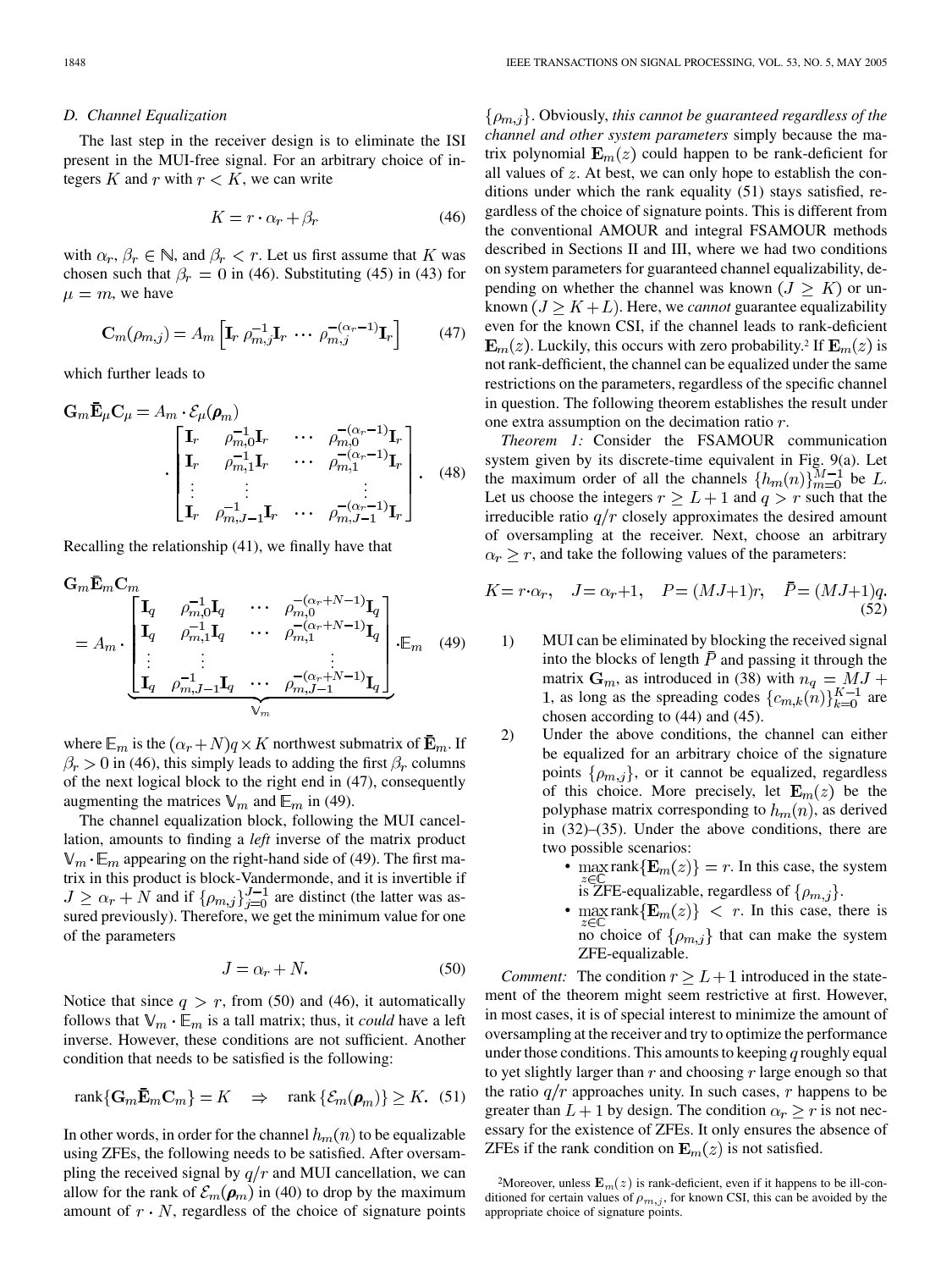

Fig. 10. Proposed structure of the FSAMOUR receiver in systems with fractional oversampling.

*Proof:* The only result that needs proof in the first part of the theorem is that the order of  $\mathbf{E}_m(z)$  is  $N = 1$ , whenever  $r \geq L + 1$ . If  $N = 1$ , all the parameters in (52) are consistent with the values used so far in Section IV. Then, the first claim follows directly from the discussion preceding the theorem. In order to prove that  $N = 1$ , we use the following lemma, whose proof can be found in the Appendix.

*Lemma 1:* Under the conditions of Theorem 1,  $E_m(z)$  can be written as

$$
\mathbf{E}_{m}(z) = \mathbf{U}_{m} \cdot \mathbf{D}_{m}(z) \cdot \begin{bmatrix} \mathbf{E}_{m,0}(z) \\ \mathbf{E}_{m,1}(z) \end{bmatrix} \begin{bmatrix} r \\ q - r \end{bmatrix}
$$
(53)

where  $\mathbf{E}_{m,0}(z)$  and  $\mathbf{E}_{m,1}(z)$  are polynomial matrices of order  $N = 1$ ,  $\mathbf{U}_m$  is a unitary matrix, and  $\mathbf{D}_m(z)$  is a diagonal matrix with advance operators  $z^i$  on the diagonals.

Having established Lemma 1, the first part of the theorem follows readily since  $\mathbf{U}_m \cdot \mathbf{D}_m(z)$  can be equalized effortlessly, and thus, the order of  $\mathbf{E}_m(z)$  is indeed  $N=1$  for all practical purposes.

For the second part of Theorem 1, we use Lemma 2, which is also proved in the Appendix.

*Lemma 2:* The difference between the maximum and the minimum achievable rank of  $\mathcal{E}_m(\rho_m)$  given by (40) is *upper bounded* by  $r - 1$ .

From the proof of Lemma 2, it follows that we can distinguish between two cases.

- If the normal rank of  $\mathbf{E}_m(z)$  is r, then the minimum rank of  $\mathcal{E}_m(\rho_m)$  over all choices of signature points is lower bounded by  $rJ - r + 1 = K + 1$ , and therefore, ZFE is achieved by finding a left inverse of the product in (49).
- If the normal rank of  $\mathbf{E}_m(z)$  is less than r, then the maximum rank of  $\mathcal{E}_m(\boldsymbol{\rho}_m)$  is given by

$$
\max_{\rho_{m,j}} \text{rank}\left\{\mathcal{E}_m(\pmb{\rho}_m)\right\} \le (r-1)J
$$

$$
= (r-1)(\alpha_r + 1)
$$

$$
= K + (r - \alpha_r - 1) < K.
$$

Therefore, regardless of the signature points, ZFE does not exist.

This concludes the proof of Theorem 1.  $\triangledown$   $\triangledown$ 

To summarize, in this section, we established the algorithm for multiuser communications based on AMOUR systems with fractional amount of oversampling at the receiver. The proposed form of the receiver (block labeled "equalization and rate reduction" in Fig. 9) is shown in Fig. 10. As was the case with the simple AMOUR systems, the receiver is divided into three parts, namely  $G_m$ ,  $\mathbb{V}_m^{-1}$ , and  $\Gamma_m$ . The first block  $G_m$  is supposed to eliminate MUI at the receiver. The second block  $\mathbb{V}_m^{-1}$ represents the inverse of  $V_m$ , which is defined in (49) and essentially neutralizes the effect of  $\mathbf{C}_m$  and  $\mathbf{G}_m$  on the MUI-free signal. Finally,  $\Gamma_m$  is the block designed to equalize the channel that is now embodied in the tall matrix  $V_m$  [see (49)].

Note that even though the notations may be similar as in Section II, the building blocks in Fig. 10 are quite different from the corresponding ones in AMOUR systems. The construction of  $G_m$  is described in (38) with the signature points chosen in accordance with the spreading code constraints (44) and (45). The channel equalizer  $\Gamma_m$  can be chosen according to one of the several design criteria described in (17). Instead of  $\mathbf{H}_m$  in (17), we should use the corresponding matrix  $\mathbb{E}_m$ . In addition to these three conventional solutions, we can choose the *optimal zero-forcing equalizer* as the one described in Section III-A. The details of the construction of this solution are omitted since they are analogous to the derivations in Section III-A.

The conditions for the existence of any ZFE  $\Gamma_m^{\text{(zfe)}}$  are described Theorem 1. Under the same conditions, there will exist the optimal ZFE  $\Gamma_m^{\text{(opt)}}$  as well. The event that the normal rank of  $\mathbf{E}_m(z)$  is less than r occurs with zero probability, and thus, for all practical purposes, we can assume that the channel is equalizable, regardless of the choice of signature points. Again, for the reasons of computational benefits, signature points can be chosen to be uniformly distributed on the unit circle [see (10)]. In the following, we demonstrate the advantages of the FSAMOUR systems with fractional oversampling over the conventional AMOUR systems.

## *E. Performance Evaluation*

In this section, we present the simulation results comparing the performance of the conventional AMOUR system to the FSAMOUR system with a fractional oversampling ratio. The simulation resuts are averaged over *30* independently chosen real random channels of order  $L = 4$ . The q-times oversampled channel impulse responses  $h_m^{(q)}(n)$  were also chosen randomly under the constraint that they coinside with AMOUR channels at integers. In other words,  $h_m^{(q)}(qn) = h_m(n)$ . The channel noise was taken to be colored. However, as opposed to Section III-B, it was modeled as an auto-regressive process of first order [\[11](#page-14-0)], i.e., AR(1) process with the cross-correlation coefficient equal to 0.8. The SNR was measured at the receiver, as explained in Section III-B. The amount of oversampling at the receiver was chosen to be  $q/r = 6/5$  and the parameter  $\alpha_r = 6$ . The other parameters were chosen as in (52). Notice that the advantage of this system over the one described in Section III is in the lower data rate at the receiver. Namely, for each five symbols of the input data stream  $s_m(n)$ , the receiver in Fig. 3 needs to deal with ten symbols, whereas the receiver in Fig. 9 deals with only six. This represents not only the reduction in complexity of the receiver but also minimizes the additional on-chip RF noise resulting from fast-operating integrated circuits.

The performance curves are shown in Fig. 11. The acronyms "SSE" and "FSE" represent the AMOUR system with no oversampling and the FSAMOUR system with the oversampling ratio 6/5, whereas the suffixes "ZF," "MMSE," and "OPT"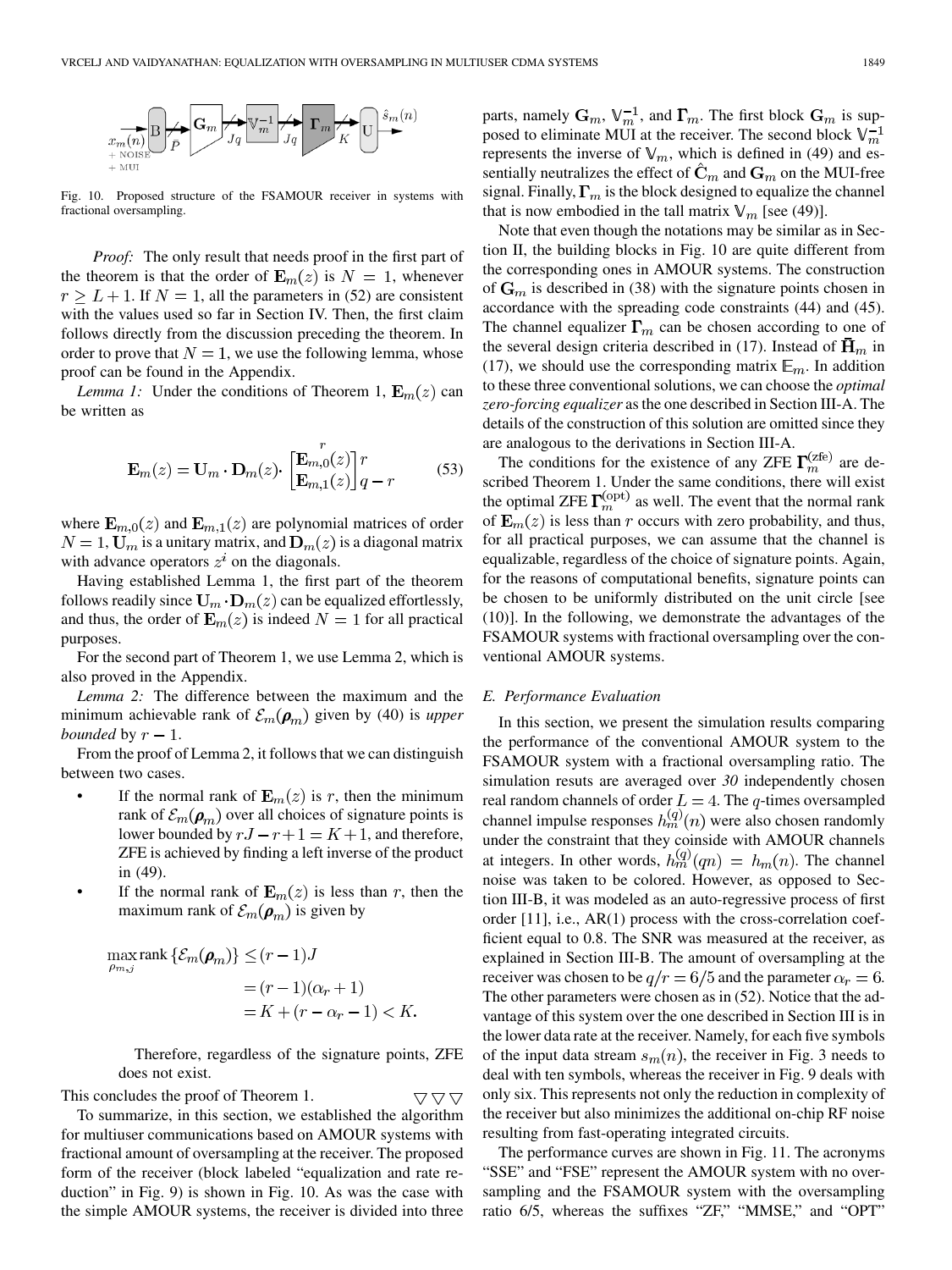

Fig. 11. Probability of error as a function of SNR in AMOUR and FSAMOUR systems with oversampling ratio 6/5.

correspond to the zero-forcing, minimum mean-squared error, and optimal ZFE solutions, respectively. The optimal ZFEs are based on optimal matrix inverses, as explained in Section III-A. Comparing these performances, we conclude the following.

- In this case (due to noise coloring and fractional oversampling), the optimal ZFE in *both* the AMOUR and FSAMOUR systems perform significantly better than the conventional ZFE. This comes in contrast to some of the results in Section III-B.
- The optimal ZFEs in both systems on Fig. 11 perform almost identically to the MMSE solutions. As explained in Section III-B, the complexity of  $\Gamma_m^{({\rm opt})}$  is reduced compared with that of  $\Gamma_m^{(\text{mmse})}$  and so is the required knowledge of the signal and the noise statistics.
- The FSAMOUR system with the oversampling ratio 6/5 performs better than the corresponding AMOUR system with no oversampling. The price to be paid is in the data rate and the complexity at the receiver. As expected, the improvement in performance resulting from oversampling by a ratio 6/5 is not as pronounced as in Section III-B, with a ratio  $q = 2$ . This can be assessed by comparing the gain over the symbol-spaced system in Figs. 7 and 11).

## V. CONCLUDING REMARKS

The recent development of A Mutually Orthogonal Usercode Receiver (AMOUR) for asynchronous or quasisynchronous CDMA systems [\[3](#page-14-0)], [\[4](#page-14-0)] represents a major break-through in the theory of multiuser communications. The main advantage over some of the other methods lies in the fact that both the suppression of MUI and ISI within a single user can be achieved, *regardless* of the multipath channels. For this reason, it is very easy to extend the AMOUR method to the case where these channels are unknown [[4\]](#page-14-0). In this paper, we proposed a modification of the traditional AMOUR system in that the

received continuous-time signal is oversampled by an integral or a rational amount. This idea leads to the concept of Fractionally Spaced AMOUR (FSAMOUR) receivers that are derived for both integral and rational amounts of oversampling. Their performance is compared to the corresponding performance of the conventional method, and significant improvements are observed. An important point often overlooked in the design of *zero-forcing* channel equalizers is that sometimes, they are not unique. We exploit this flexibility in the design of AMOUR and FSAMOUR receivers and further improve the performance of multiuser communication systems.

#### **APPENDIX**

*Proof of Lemma 1:* Without loss of generality, we only consider  $r = L + 1$  since the proof for  $r > L + 1$  follows essentially the same lines. The polyphase components  $H_{m,k}(z)$ of the q-fold oversampled channel  $H^{(q)}(z)$  defined in (32) can be thought of as FIR filters of order  $L$  (or less). As a special case, note that  $H_{m,0}(z) = H_m(z)$ . Next, consider the auxiliary filters  $P_{m,k}(z)$ , as in (34). From (33), it follows not only that q and r are coprime but, at the same time, that  $Q$  and  $r$  are coprime as well. For this reason, the numbers

$$
l_k \stackrel{\triangle}{=} [kQ \mod r]
$$

are distinct for each  $0 \le k \le r - 1$ . As a consequence, the first  $r$  filters

$$
P_{m,k}(z) = z^{kQ} H_{m,k}(z), \quad 0 \le k \le r - 1
$$

of length  $L+1$  are delayed by the amounts that are all different relative to the start of blocks of length  $r$ . This, combined with the fact that  $r = L + 1$ , leads us to conclude that the entries of  $\mathbf{E}_{m}(z)$ , namely  $E_{k,l}(z)$  defined in (35), are all given by

$$
E_{k,l}(z) = \tilde{e}_{k,l} \cdot z^{n_{k,l}}.
$$
\n(54)

Here,  $\tilde{e}_{k,l}$  are constants,  $n_{k,l} \geq 0$ ,  $n_{k,l+1} \geq n_{k,l}$ , and  $n_{k,r-1} \leq$  $n_{k,0} + 1$ . Moreover, the index within the kth row of  $\mathbf{E}_{m}(z)$ , where the exponent  $n_{k,l}$  increases by one, *is different* for each of the first r rows, and all the polyphase components  $E_{k,l}(z)$  for  $k=0$  are constant. It follows that indeed,  $\mathbf{E}_m(z)$  can be written as (53), with  $\mathbf{U}_m$  denoting the unitary matrix corresponding to row permutations and  $\mathbf{D}_m(z)$  given by

$$
\mathbf{D}_m(z) = \text{diag}[z^{m_0} \quad z^{m_1} \quad \cdots \quad z^{m_{q-1}}], \quad m_k \in \mathbb{N}
$$

whose purpose is to pull out any common delay elements from each row of  $\mathbf{E}_m(z)$ .  $\triangledown$   $\triangledown$ *Proof of Lemma 2:* Consider (53). Depending on  $U_m$ ,

 $E_{m,0}(z)$  can be chosen as

$$
\mathbf{E}_{m,0}(z) = \begin{bmatrix} e_{0,0} & e_{0,1} & e_{0,2} & \cdots & e_{0,r-1} \\ e_{1,0} & z \cdot e_{1,1} & z \cdot e_{1,2} & \cdots & z \cdot e_{1,r-1} \\ e_{2,0} & e_{2,1} & z \cdot e_{2,2} & \cdots & z \cdot e_{2,r-1} \\ \vdots & \vdots & \vdots & \ddots & \vdots \\ e_{r-1,0} & e_{r-1,1} & e_{r-1,2} & \cdots & z \cdot e_{r-1,r-1} \end{bmatrix}.
$$
\n(55)

From (55), it follows that

$$
\text{ord}\left\{\det\left[\mathbf{E}_{m,0}(z)\right]\right\} \le r - 1. \tag{56}
$$